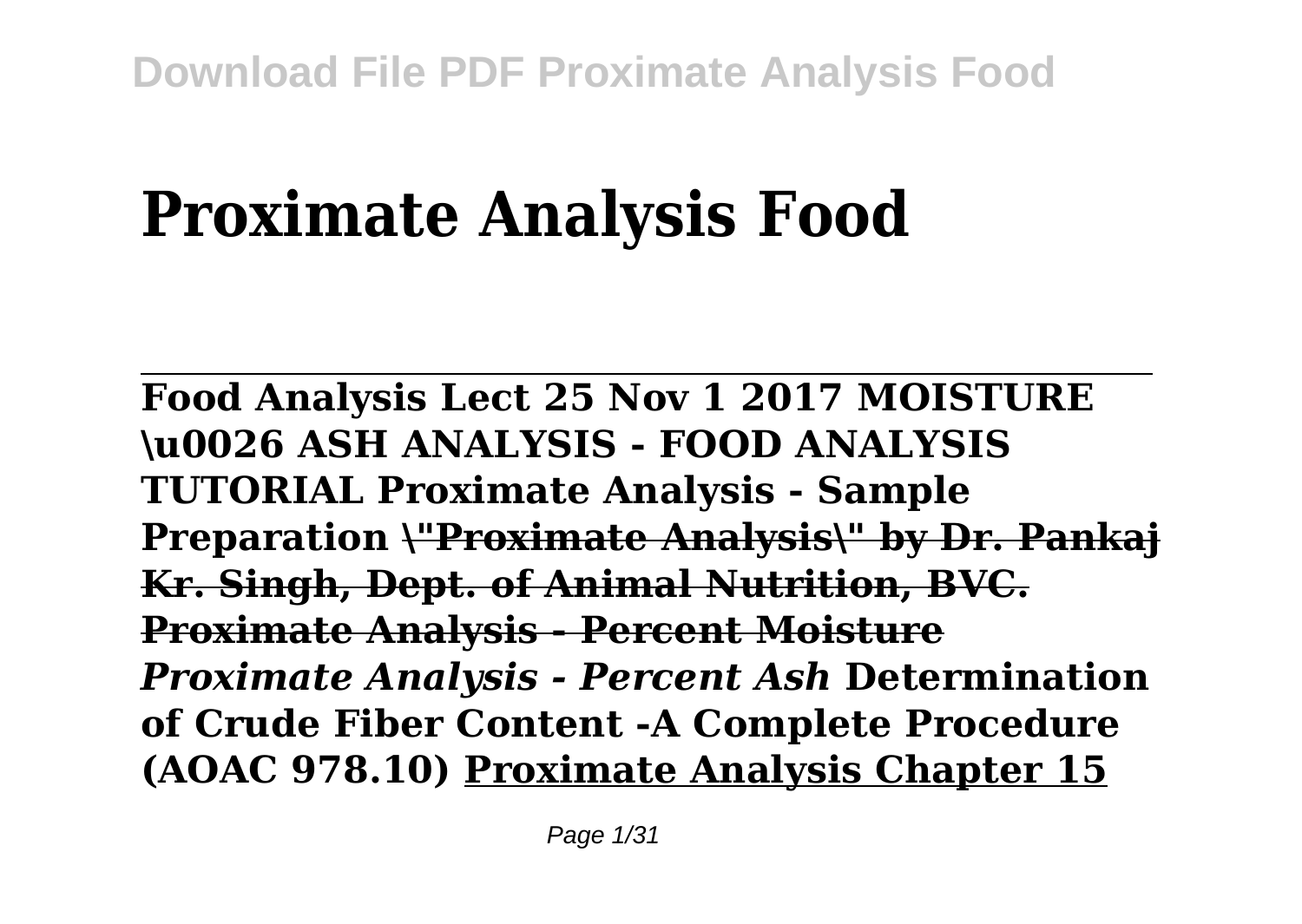**Proximate Analysis - Percent Protein 1video on balanced diet and proximate analysis of foods Proximate Analysis - Percent Carbohydrates** *Determination of Ash Content-a complete procedure (AOAC 942.05) Determination of Crude Fat Content (Soxhlet Extraction) \_ A Complete Procedure (AOAC 2003.05) Water Activity in Foods* **Determination of crude protein using the Kjeldahl method Determination of Moisture Content-A Complete Procedure (AOAC 930.15)**

**The Kjeldahl method - automatic digestion, distillation and titration with KJELDATHERM® / VAPODEST®SOXHLET EXTRACTION with Dr.** Page 2/31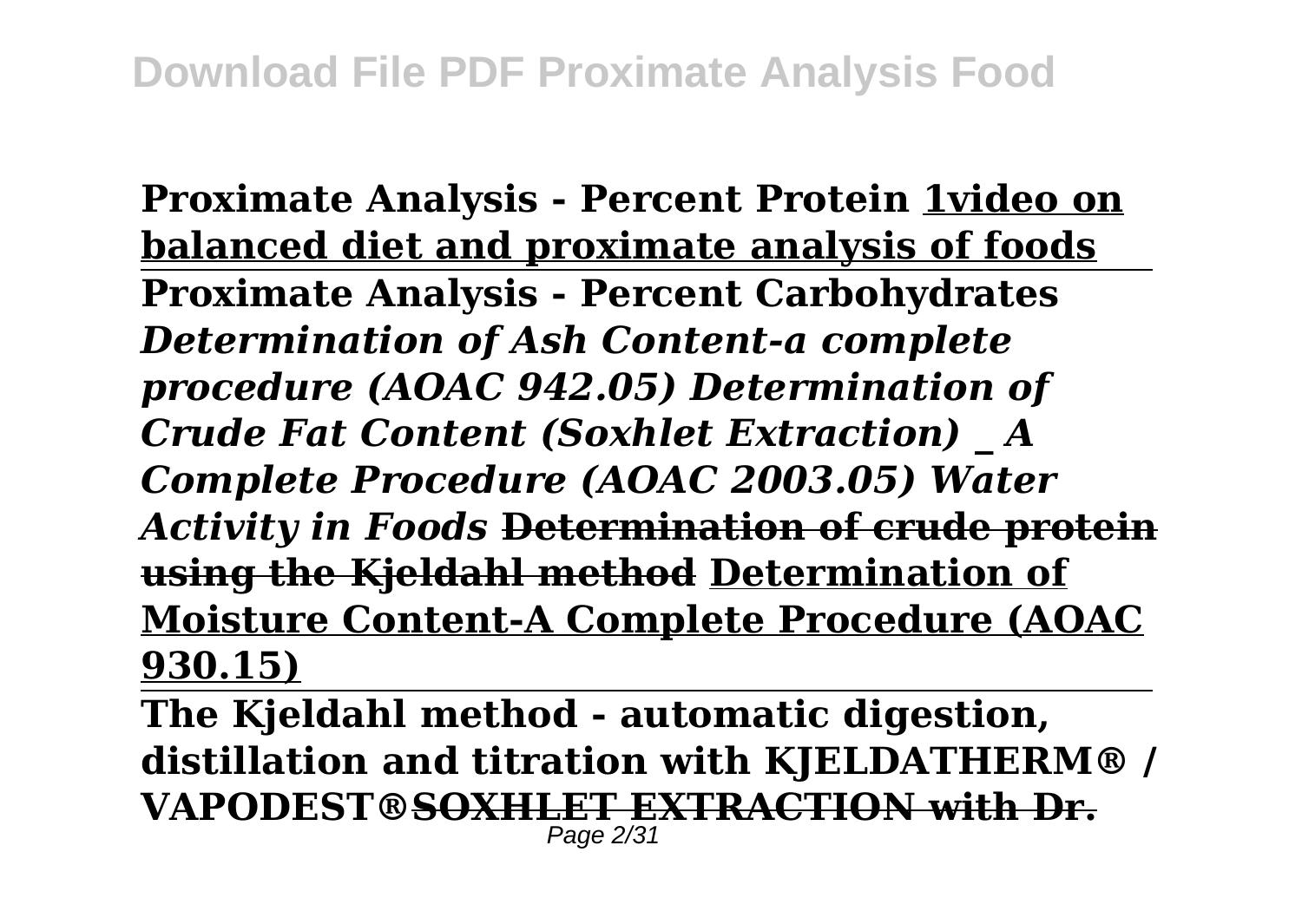## **Mark Niemczyk, Ph.D.**

**Determination of ash contentDetermination of Crude Protein Content (Part-1)\_A Complete Procedure (AOAC 2001.11)** *Evaluation Of Food Quality Phenol-Sulfuric Acid Method for Carbohydrates* **Proximate Analysis - Percent Fat Moisture Determination proximate Analysis The proximate principles of food are Proximate Analysis...Protein Food Analysis Lect 22 Oct 28 2020 ProxiMate NIR Analysis of Meat Food Analysis Lect 23 Fall 2016Proximate**

**Analysis Food**

**Updated on Jan 5, 2020 | Published on Dec 31, 2017. This system of analysis divides the food** Page 3/31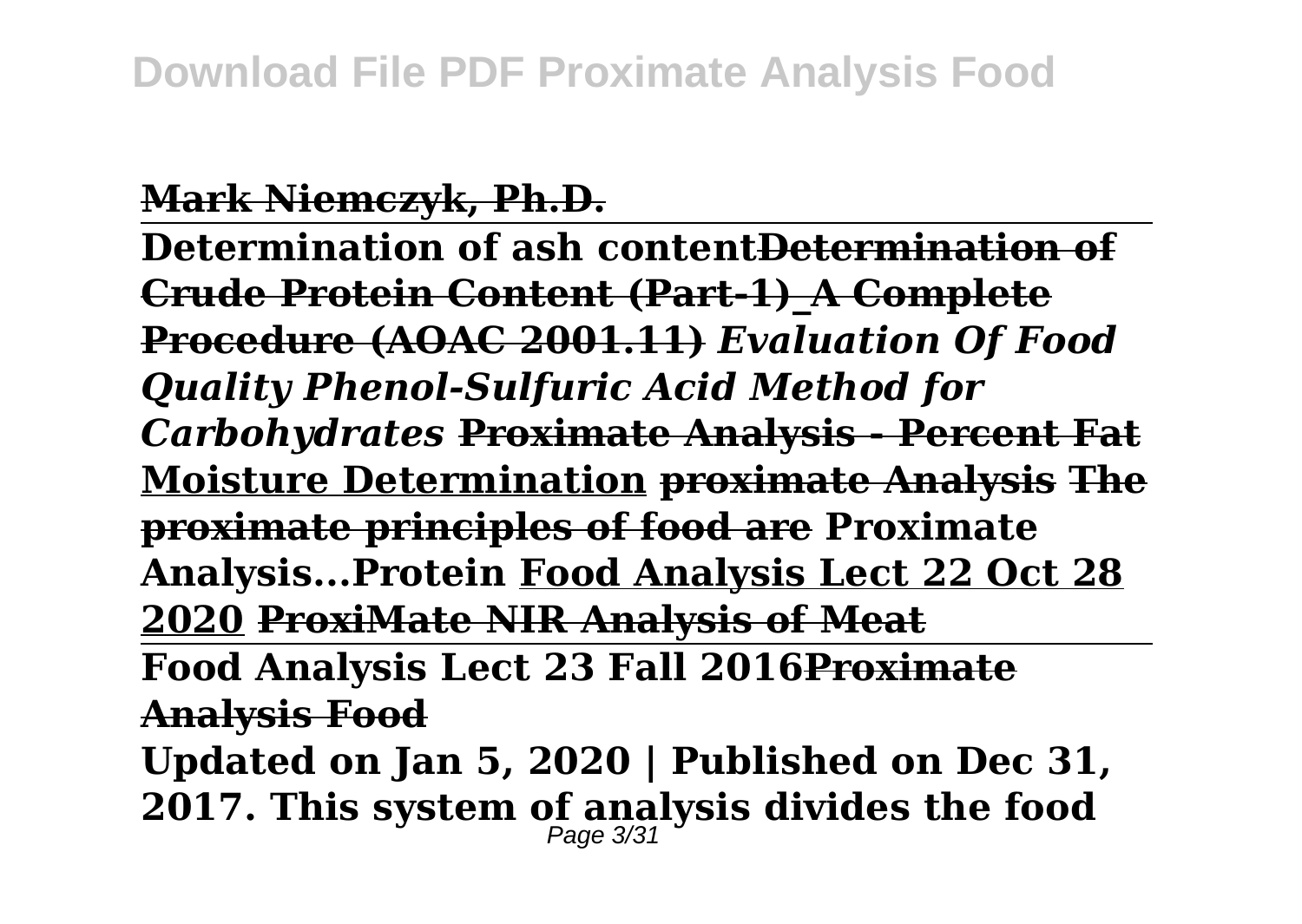**into six fractions: moisture, ash, crude protein, ether extract, crude fibre and nitrogen-free extractives. The moisture content is determined as the loss in weight that results from drying a known weight of food to constant weight at 100 degrees C.**

**Introduction to proximate analysis of Food constituents ...**

**Proximate analysis refers to the quantitative analysis of macromolecules in food. A combination of different techniques, such as extraction, Kjeldahl, NIR are used to determine protein, fat, moisture, ash and carbohydrates**  $P$ age  $4/31$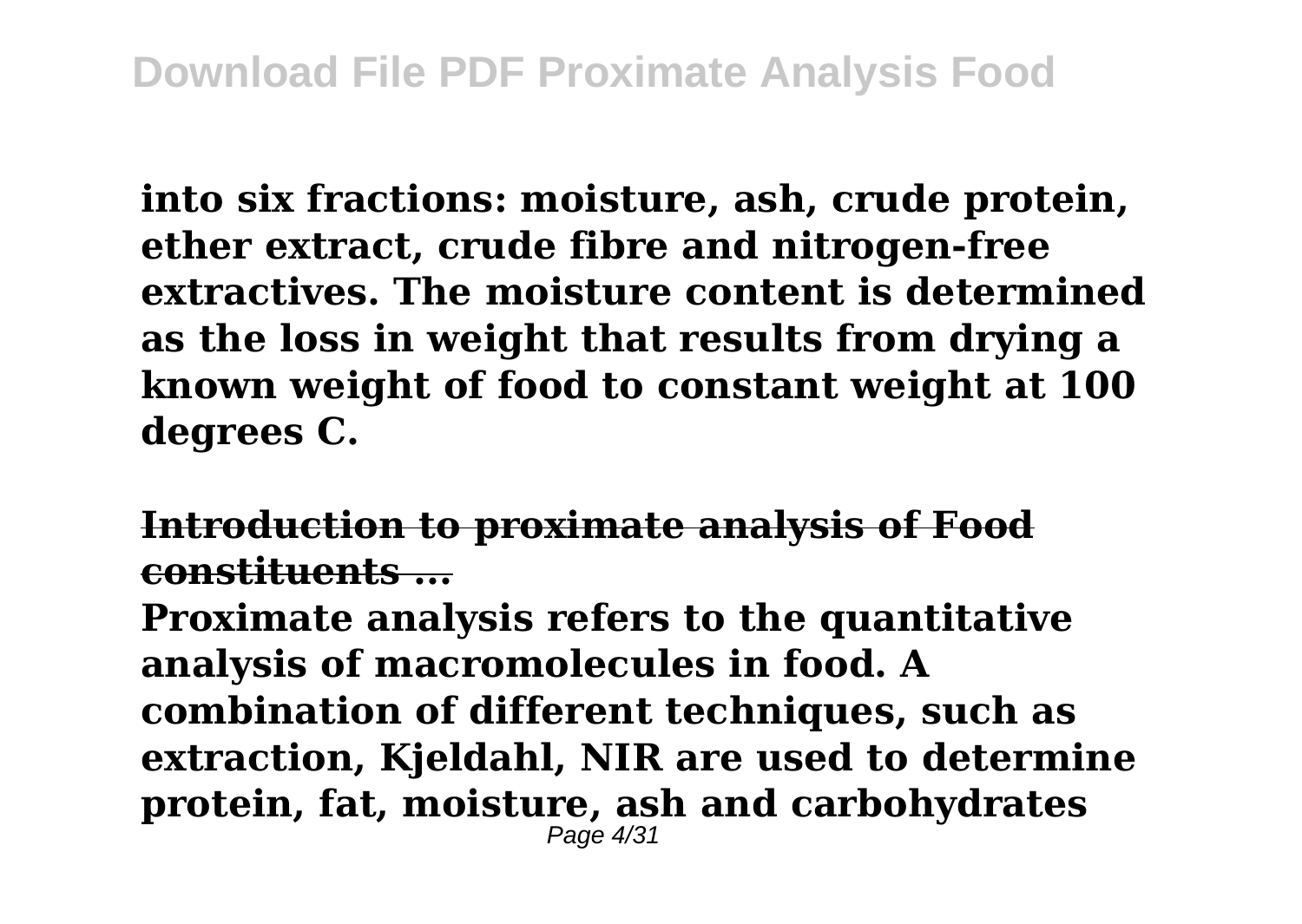# **levels. With the guidebook, benefit from: A decision tree for selecting fat extraction equipment**

**Free guidebook to proximate analysis of food Proximate Composition Analysis The proximate composition of foods includes moisture, ash, lipid, protein and carbohydrate contents. These food components may be of interest in the food industry for product development, quality control (QC) or regulatory purposes. Analyses used may be rapid methods for QC or more accurate but time …**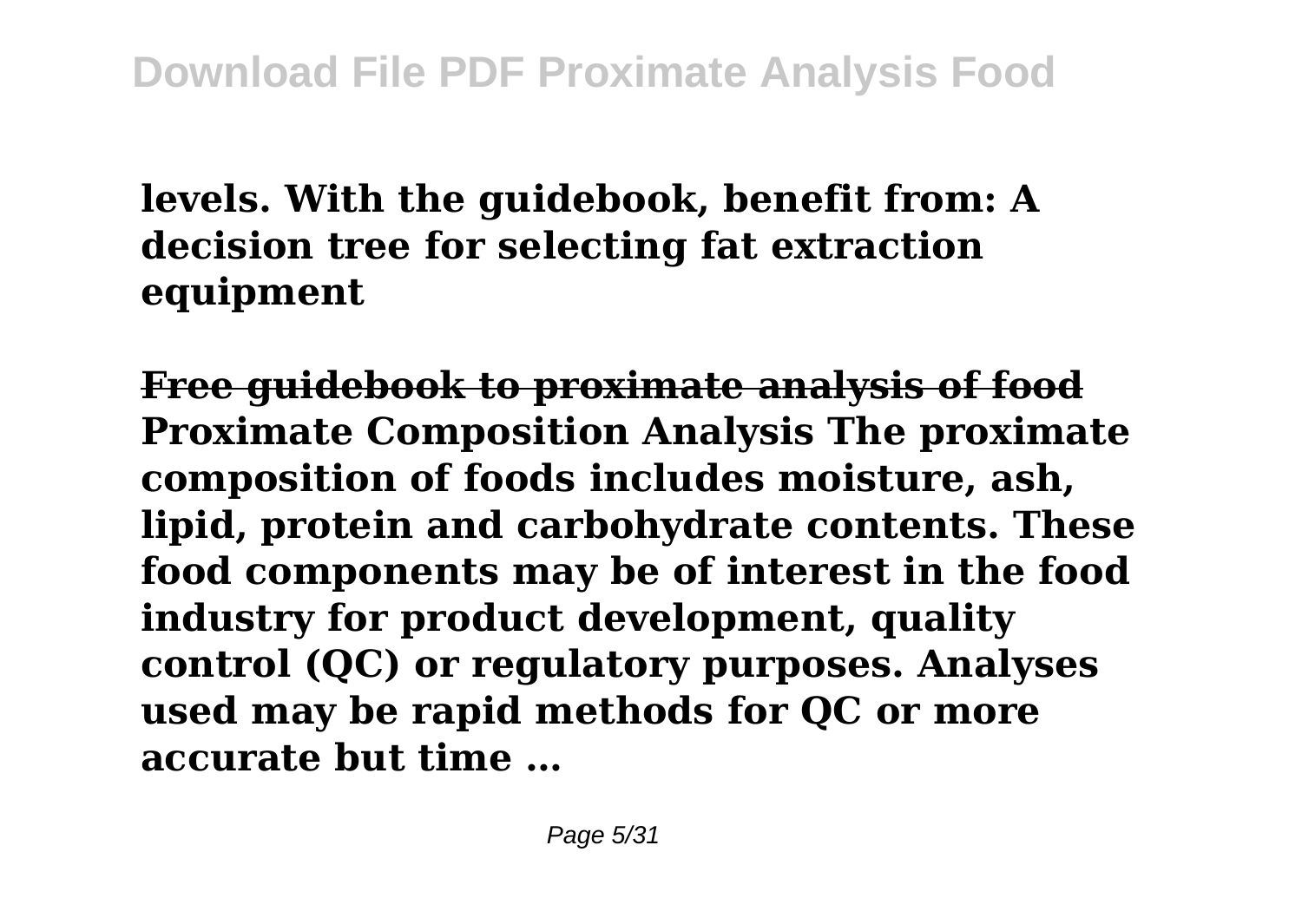**Proximate Composition Analysis - PubMed What is Proximate Analysis? Proximate Analysis stands for a method, which determines the values of the macronutrients in food samples. In general, those values are being declared as nutritional...**

**Proximate Analysis in Food Samples - ResearchGate**

**Proximate analysis of food products 18. Introduction:. 18.1 Moisture. Water, the simplest of all constituents of foods, is one of the great concern to producer, consumer and... 18.1.1 Air-Oven Drying Method. It is one of the** Page 6/31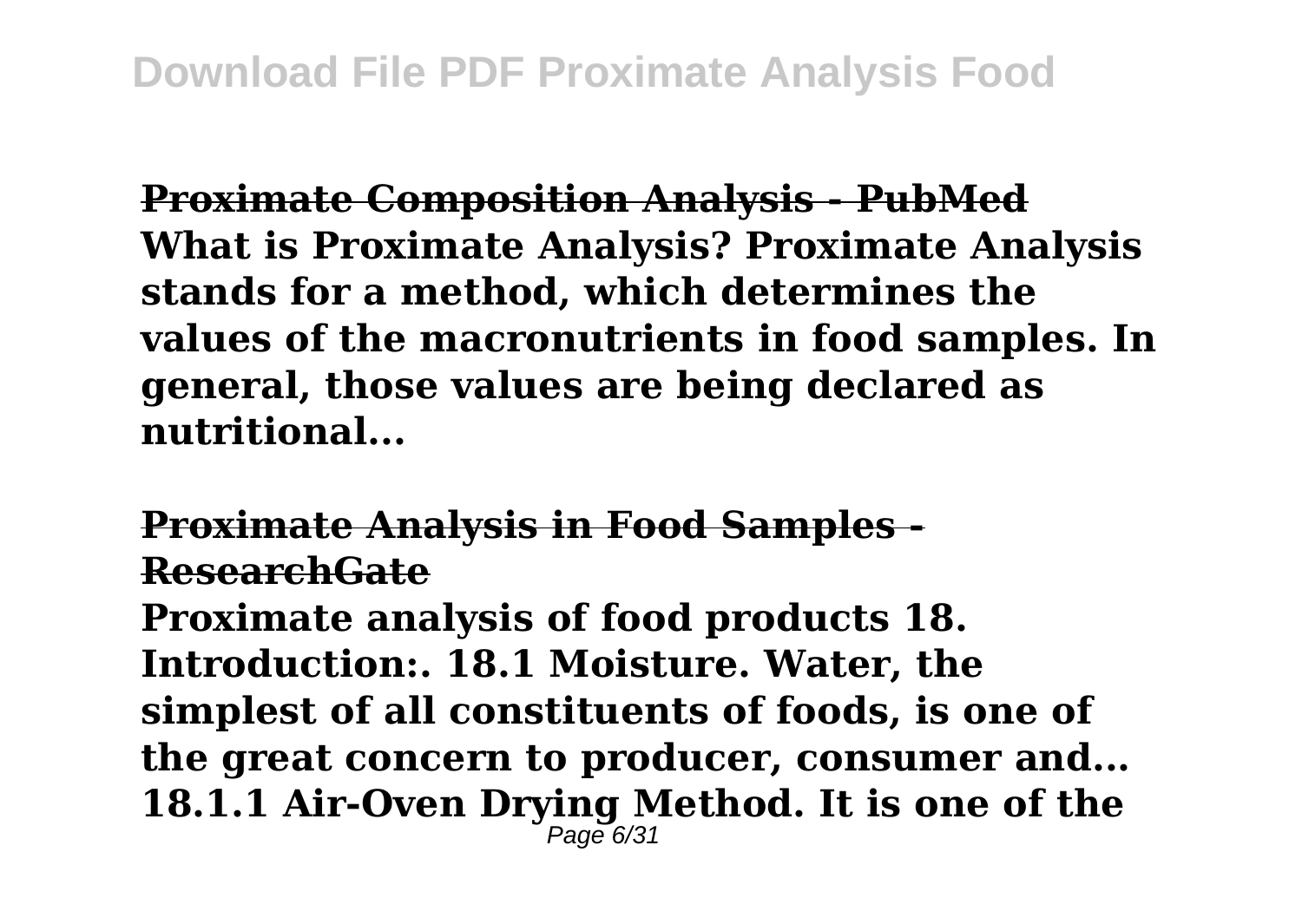**most common and widely used methods for routine moisture determination. ...**

## **DFE: Lesson 18. Proximate analysis of food products**

**Composition of food and proximate analysis 1.** Composition of food The term "food" refers to **the broad range of ediblematerials that comprise the essential body... 2. Cont… Chemical substances found in the largest amountsin food: Carbohydrates Fats Protein Water** found inside... 3. ...

#### **Composition of food and proximate analysis** Page 7/31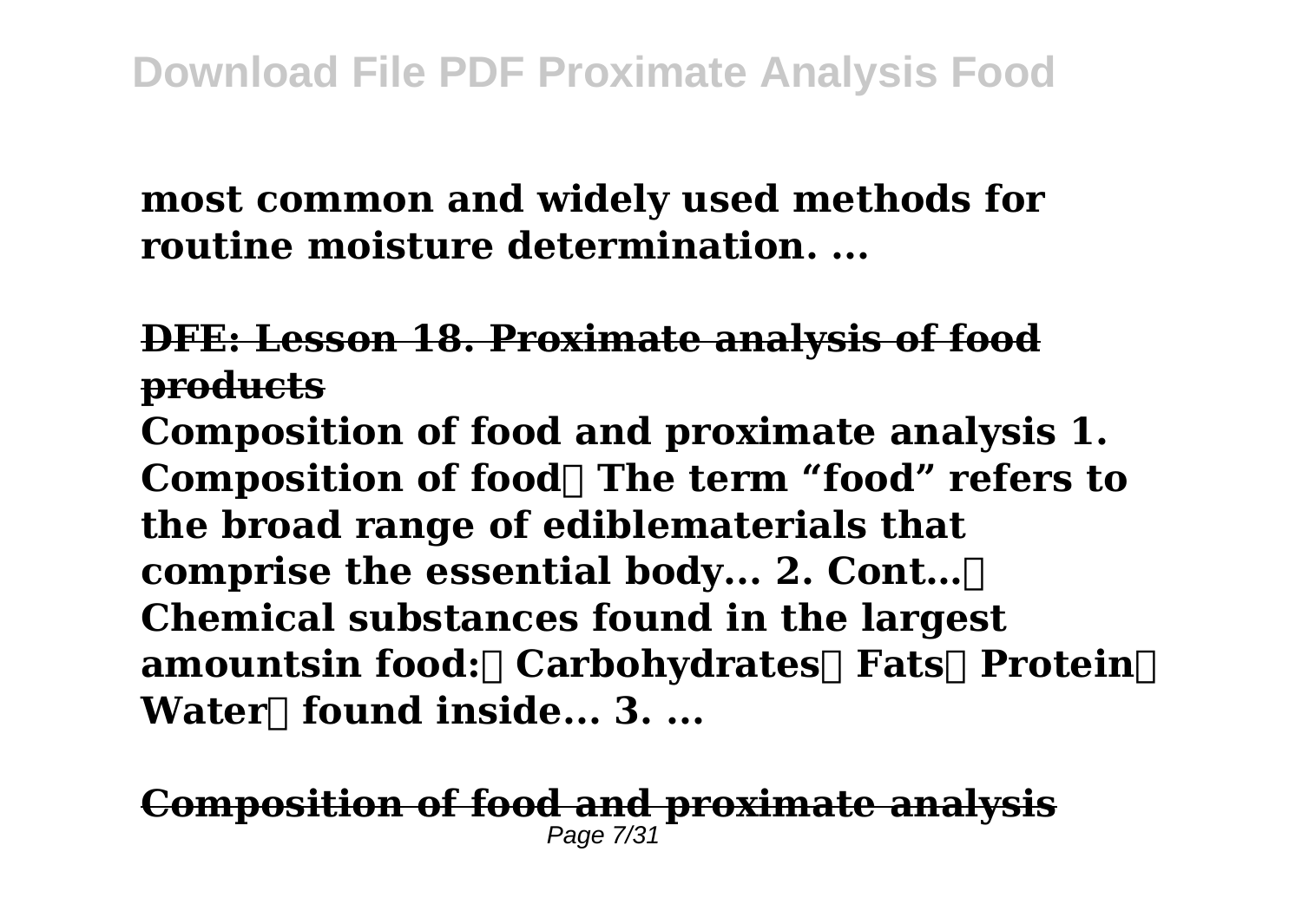**The analyses included in this group, also known as Weende proximate analyses, are applied firstly to materials to be used in formulating a diet as a protein or energy source and to finished feedstuffs, as a control to check that they meet the specifications or requirements established during formulation.**

**3. PROXIMATE ANALYSES - Food and Agriculture Organization PROXIMATE ANALYSIS This refers to the determination of the major constituents of feed and it is used to assess if a feed is within its normal compositional parameters or somehow**  $P$ age  $\bar{B}/31$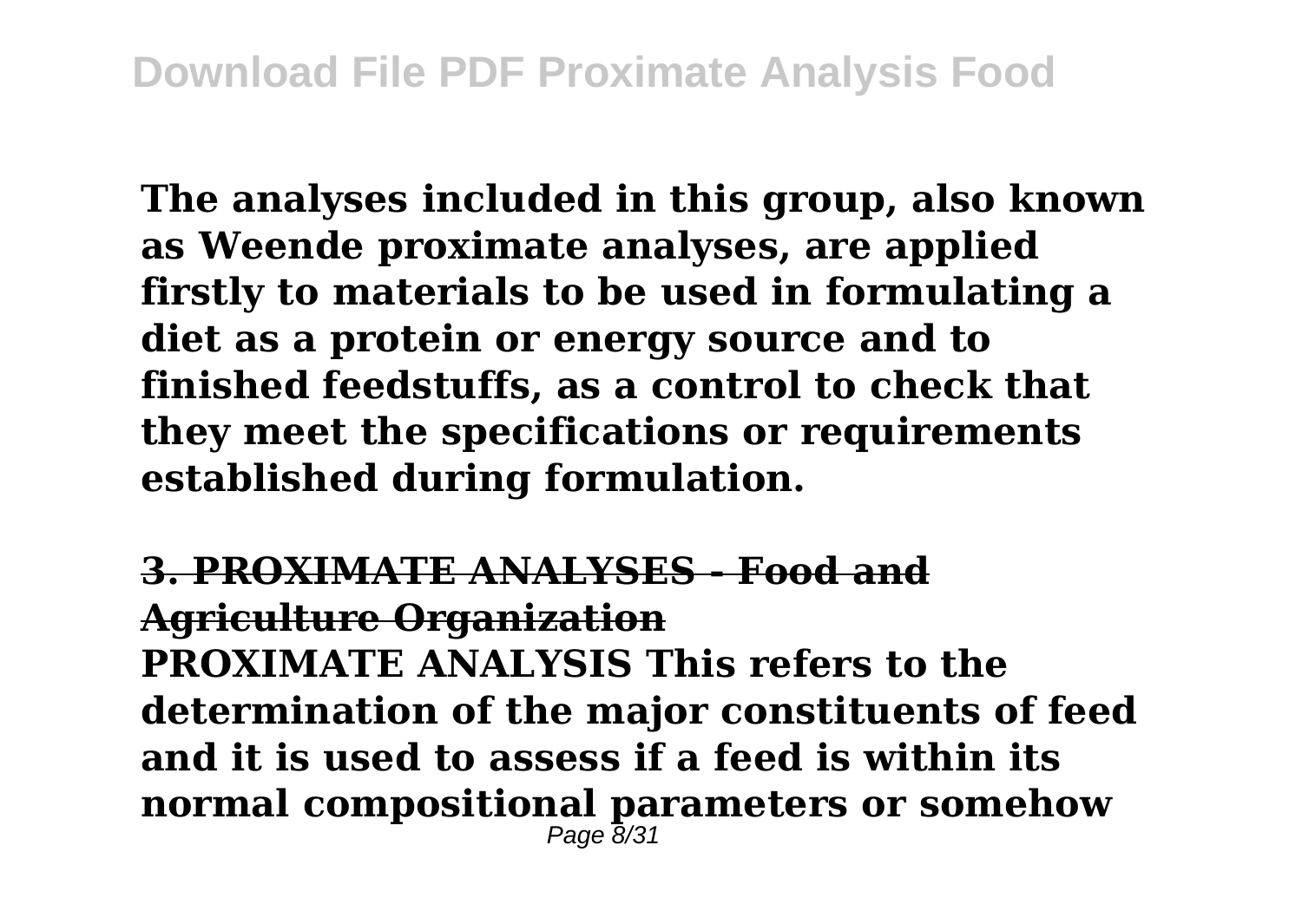**been adulterated. This method partitioned nutrients in feed into 6 components: water, ash, crude protein, ether extract, crude fibre and NFE.**

#### **PROXIMATE ANALYSIS OF FEEDSTUFF**

**Purpose of Proximate Analysis: Estimation and determination of how much of the major food components, which are Moisture, CHO, Lipids, Proteins, Ash, Crude Fiber, exist in a given food. The proximate analyses therefore are: 1. Moisture Analyses 2. Crude Fat Analyses 3. Crude Protein - (Non-protein nitrogen also included) most proteins contain 16% nitrogen.** Page 9/31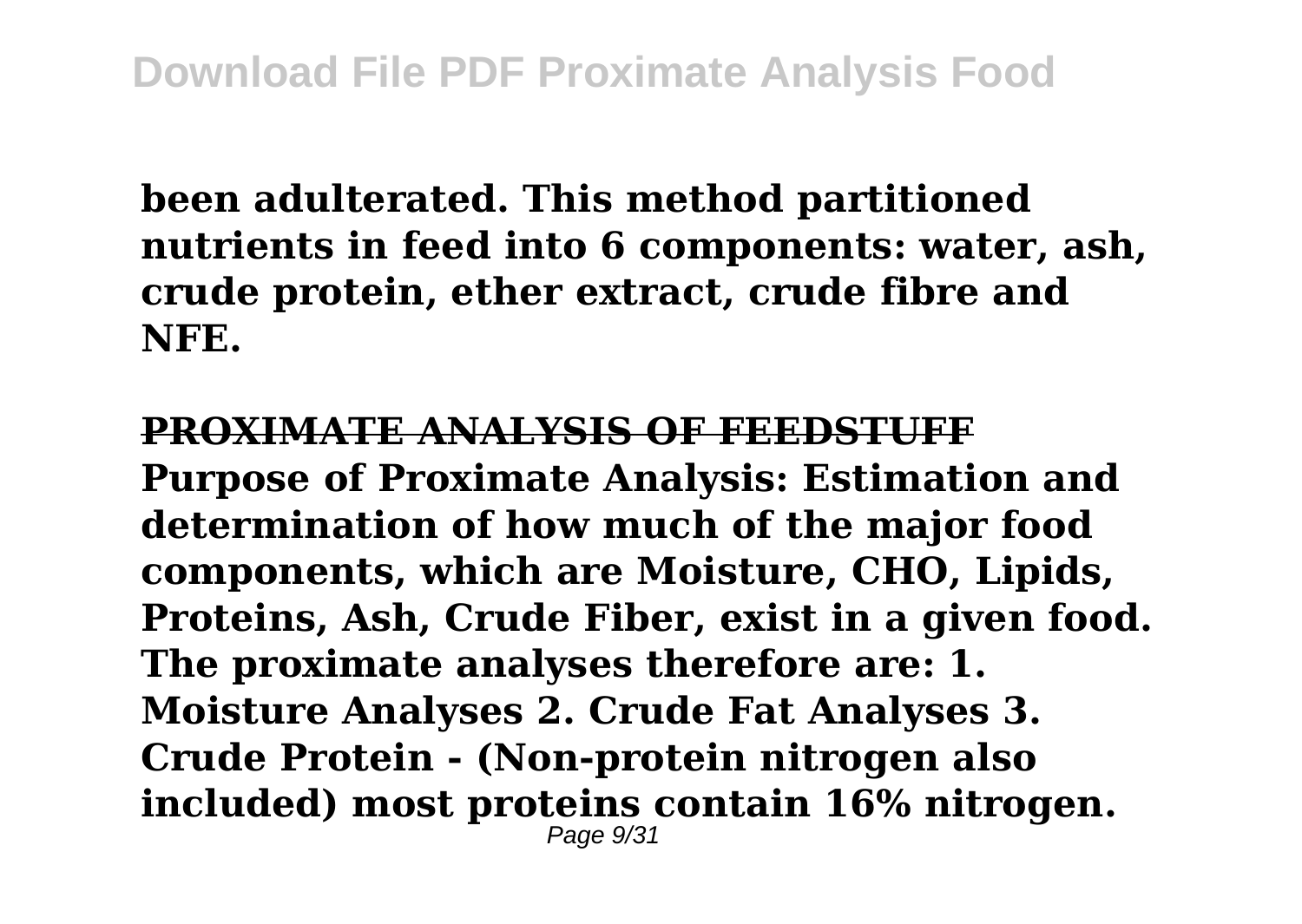**Nutrition Labelling and Proximate Analysis Proximate analysis is a type of scientific inquiry done to determine the approximate amounts of substances within a material. This is utilized by different types of scientists to study such things as animal feed, coal, and bio-fuels. The process of proximate analysis is complicated and often involves either extraction or remote sensing to determine the varying amount of substances within one material, though different methods are used for different materials.**

#### **What Is Proximate Analysis? (with picture)** Page 10/3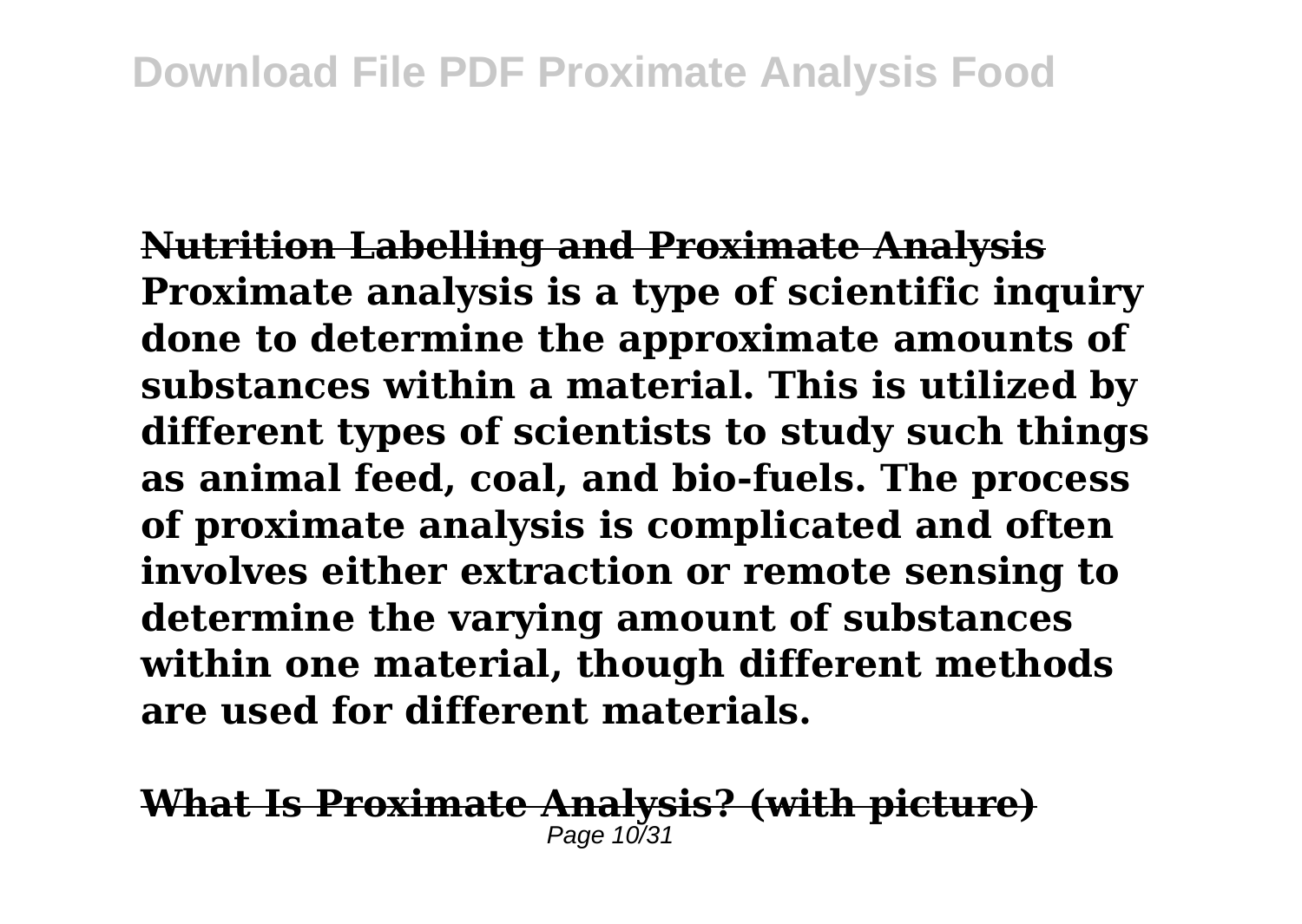**In the proximate system of analysis, `fat' is measured as the fraction of the food that is soluble in lipid solvents. The extracted material contains a range of different classes of substances. For nutritional purposes the measurement of `total fat' has limited value; nevertheless, it still is widely reported and is retained in many requirements for food labelling and the regulation of food composition.**

## **Food Composition Data A method for the quantitative analysis of the different macronutrients in feed is the Weende** Page 11/31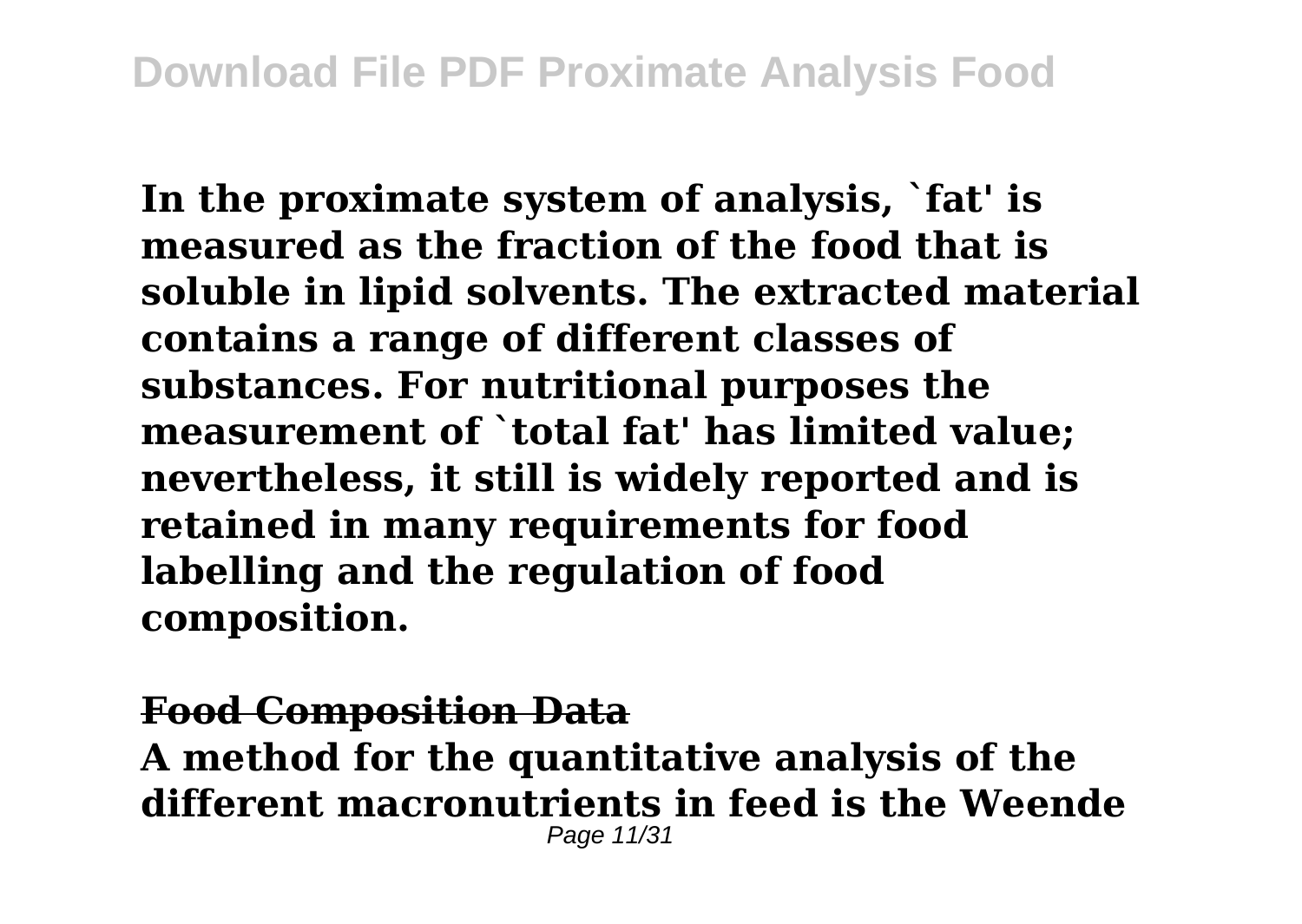**or proximate analysis, based on the Weende analysis that was developed in 1860 by Henneberg and Stohmann in Germany.**

**Analytical Techniques in Aquaculture Research It conventionally includes determinations of the amount of water, protein, fat (ether extract), ash and fiber, with nitrogen-free extract (sometimes termed Nifext) being estimated by subtracting the sum of these five percentages from 100.**

**Introduction—General methods for proximate and mineral ...**

Page 12/31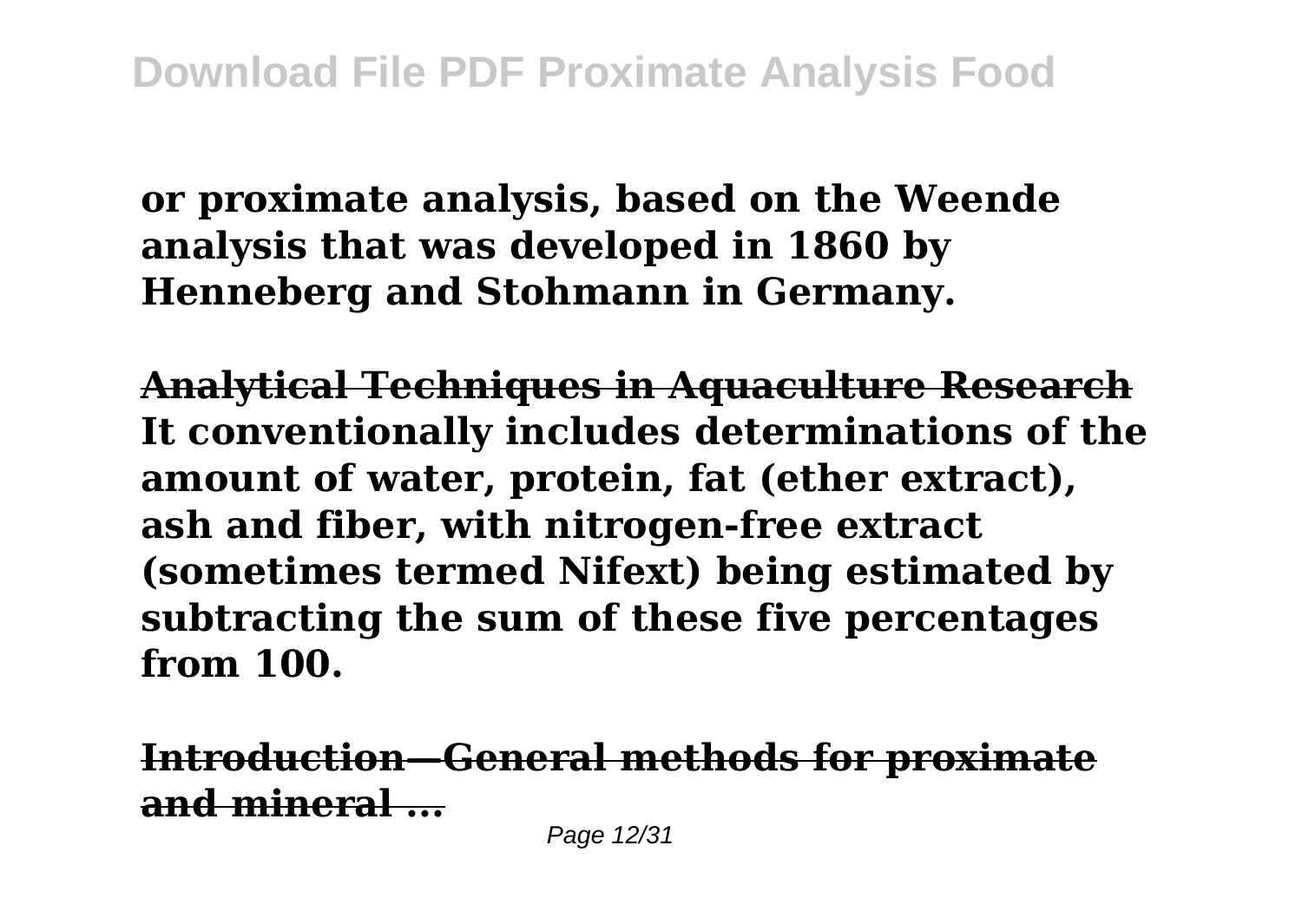**Our proximate analysis services lets you assess the nutritional value of your food and animal feed while satisfying the appropriate health and safety regulations. Our proximate analysis testing incorporates wet chemistry methods. This allows us to firstly separate, then identify, the categories of compounds present in a mixture.**

## **Proximate Analysis of Foods and Feeds in NABL lab ...**

**Abstract The proximate composition of foods includes moisture, ash, lipid, protein, and carbohydrate contents. These food components** Page 13/31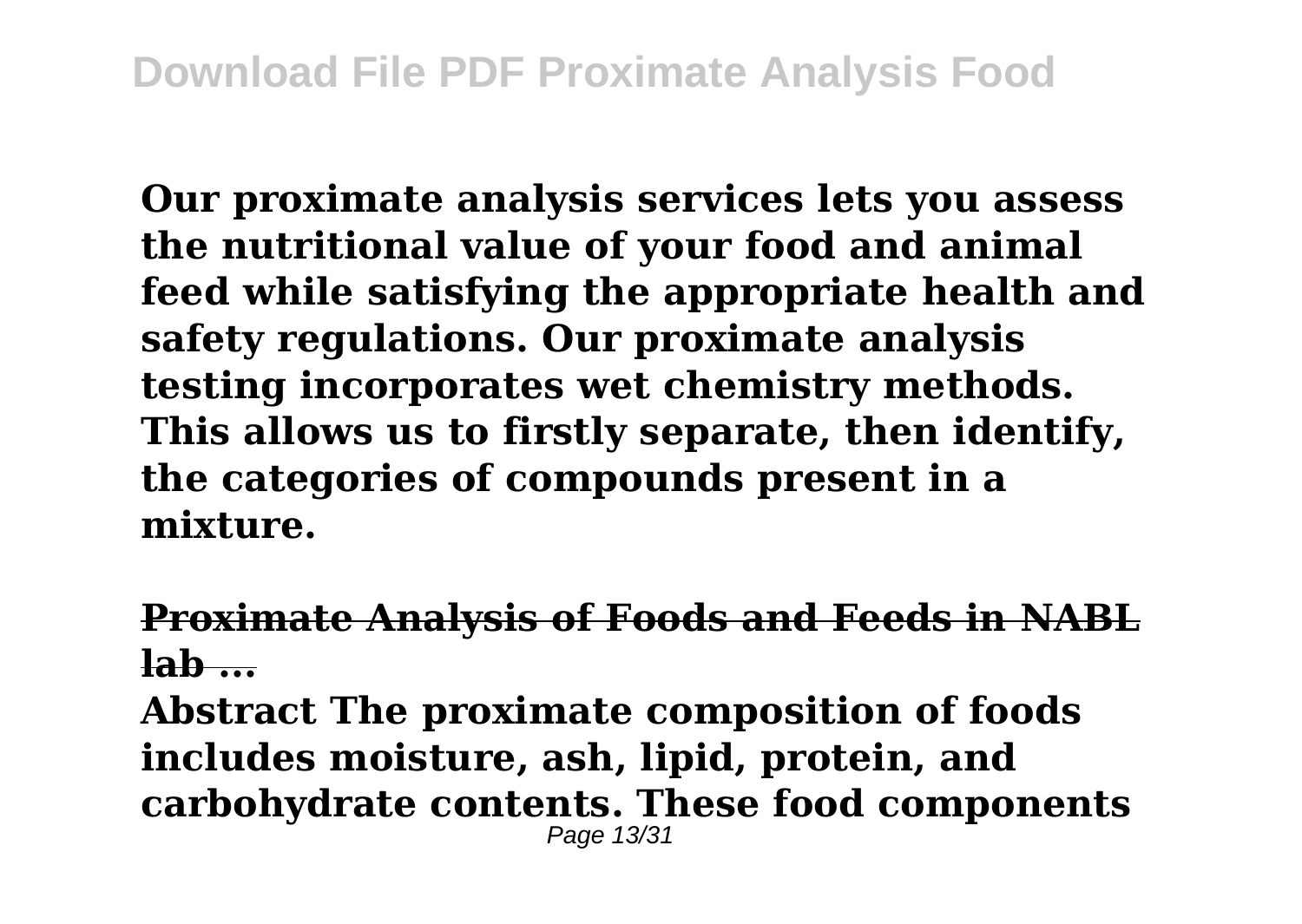**may be of interest in the food industry for product development, quality control (QC), or regulatory purposes. Analyses used may be rapid methods for QC or more accurate but time‐consuming official methods.**

## **Proximate Assays in Food Analysis - Nielsen Major ...**

**Proximates are used in the analysis of biological materials as a decomposition of a humanconsumable good into its major constituents. They are a good approximation of the contents of packaged comestible goods and serve as a cost-effective and easy verification of nutritional** Page 14/31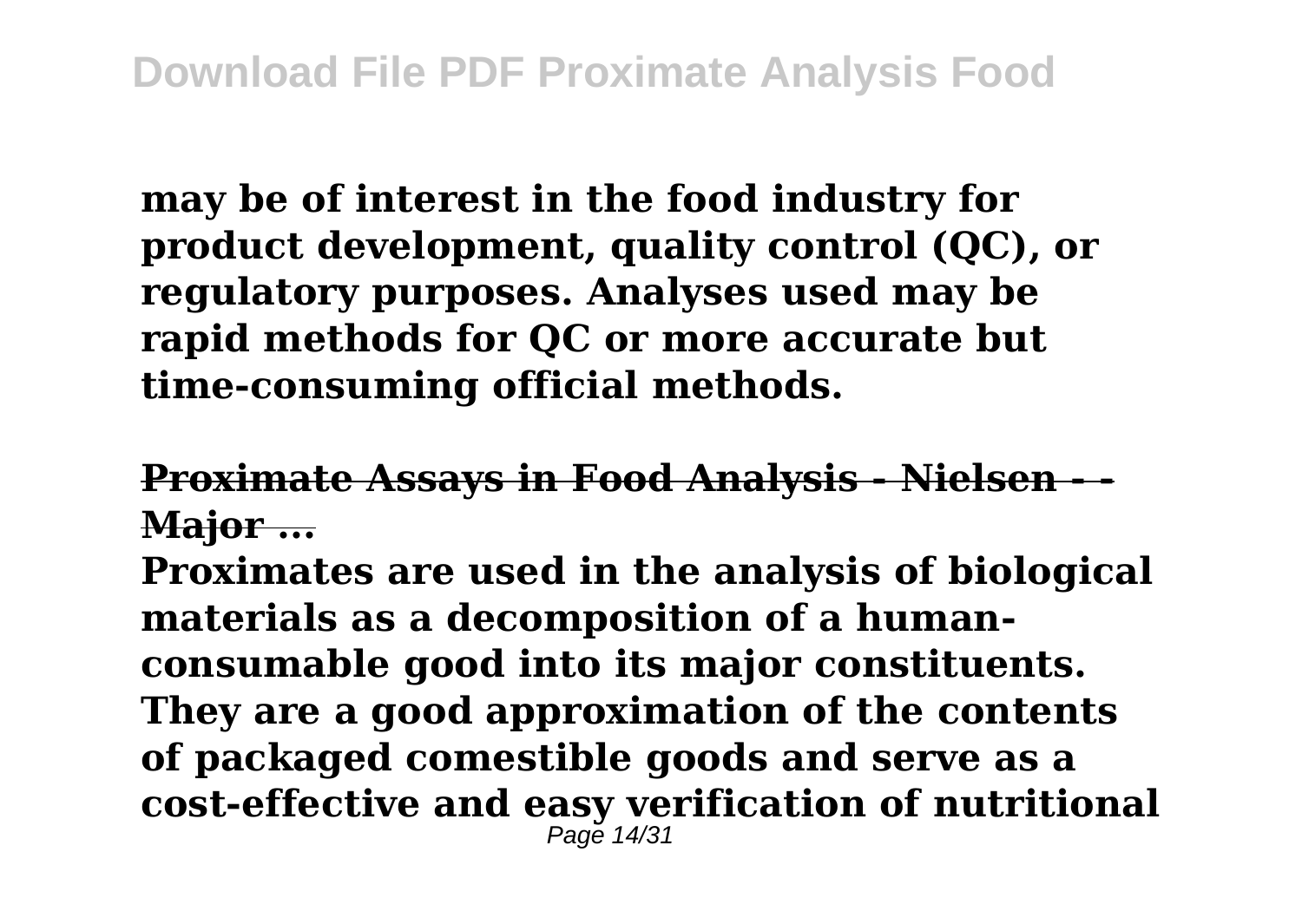**panels.**

## **Proximate - Wikipedia**

**Moisture, Protein, Fat, Fiber, and Ash are commonly referred to as Proximates since their sum totals approximately 100% of many feedstuffs. Missing from this approximation are several carbohydrates and other minor components. Timeliness remains a factor for providing proximate analysis to our customers.**

**Proximate Analysis of Food and Feed - Eurofins USA proximate analysis Analysis of foods and** Page  $15/31$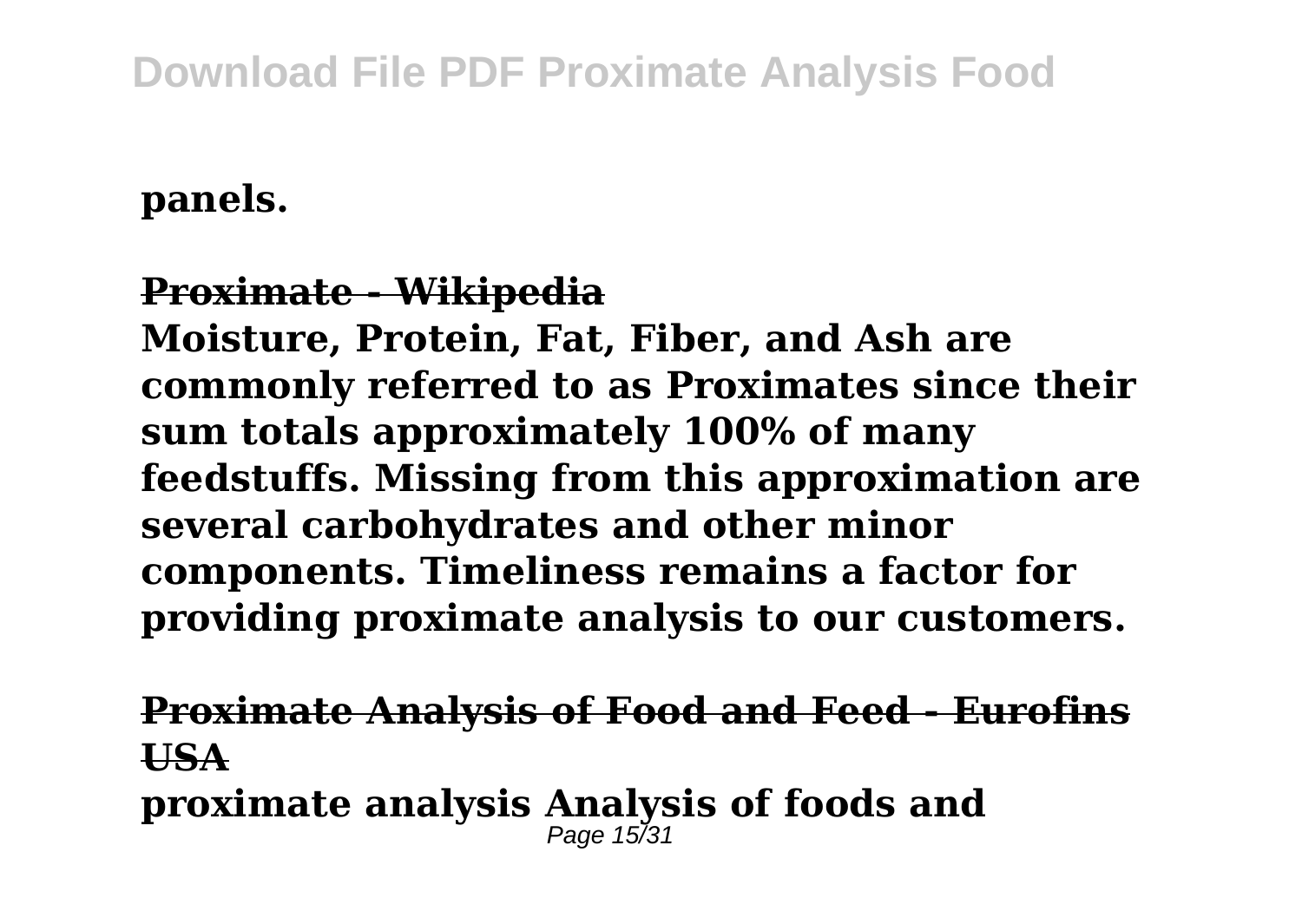**feedingstuffs for nitrogen (for protein), ether extract (for fat), crude fibre and ash (mineral salts), together with soluble carbohydrate calculated by subtracting these values from the total (carbohydrate by difference).**

**Food Analysis Lect 25 Nov 1 2017 MOISTURE \u0026 ASH ANALYSIS - FOOD ANALYSIS TUTORIAL Proximate Analysis - Sample Preparation \"Proximate Analysis\" by Dr. Pankaj Kr. Singh, Dept. of Animal Nutrition, BVC.** Page 16/31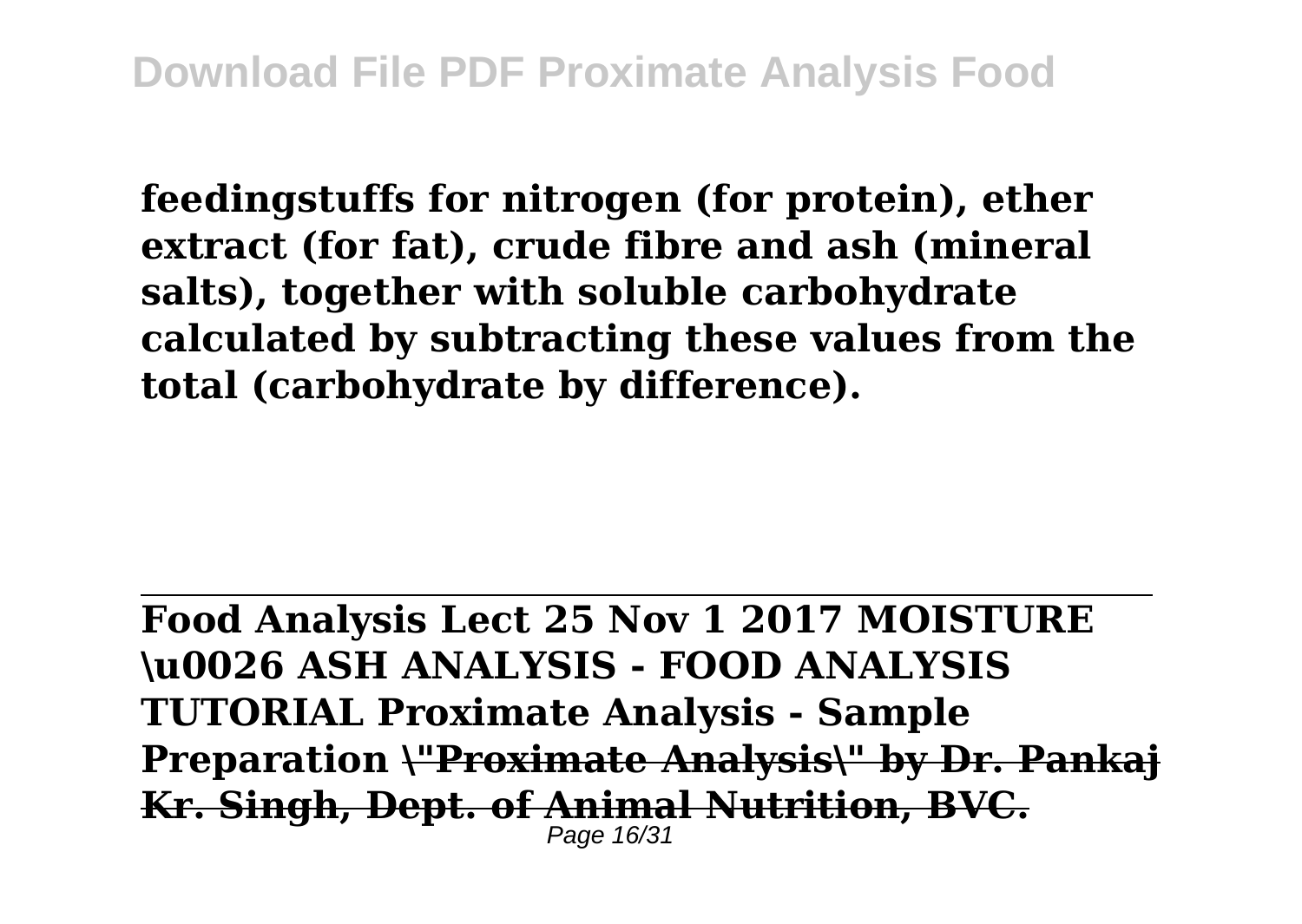**Proximate Analysis - Percent Moisture** *Proximate Analysis - Percent Ash* **Determination of Crude Fiber Content -A Complete Procedure (AOAC 978.10) Proximate Analysis Chapter 15 Proximate Analysis - Percent Protein 1video on balanced diet and proximate analysis of foods Proximate Analysis - Percent Carbohydrates** *Determination of Ash Content-a complete procedure (AOAC 942.05) Determination of Crude Fat Content (Soxhlet Extraction) \_ A Complete Procedure (AOAC 2003.05) Water Activity in Foods* **Determination of crude protein using the Kjeldahl method Determination of Moisture Content-A Complete Procedure (AOAC** Page 17/31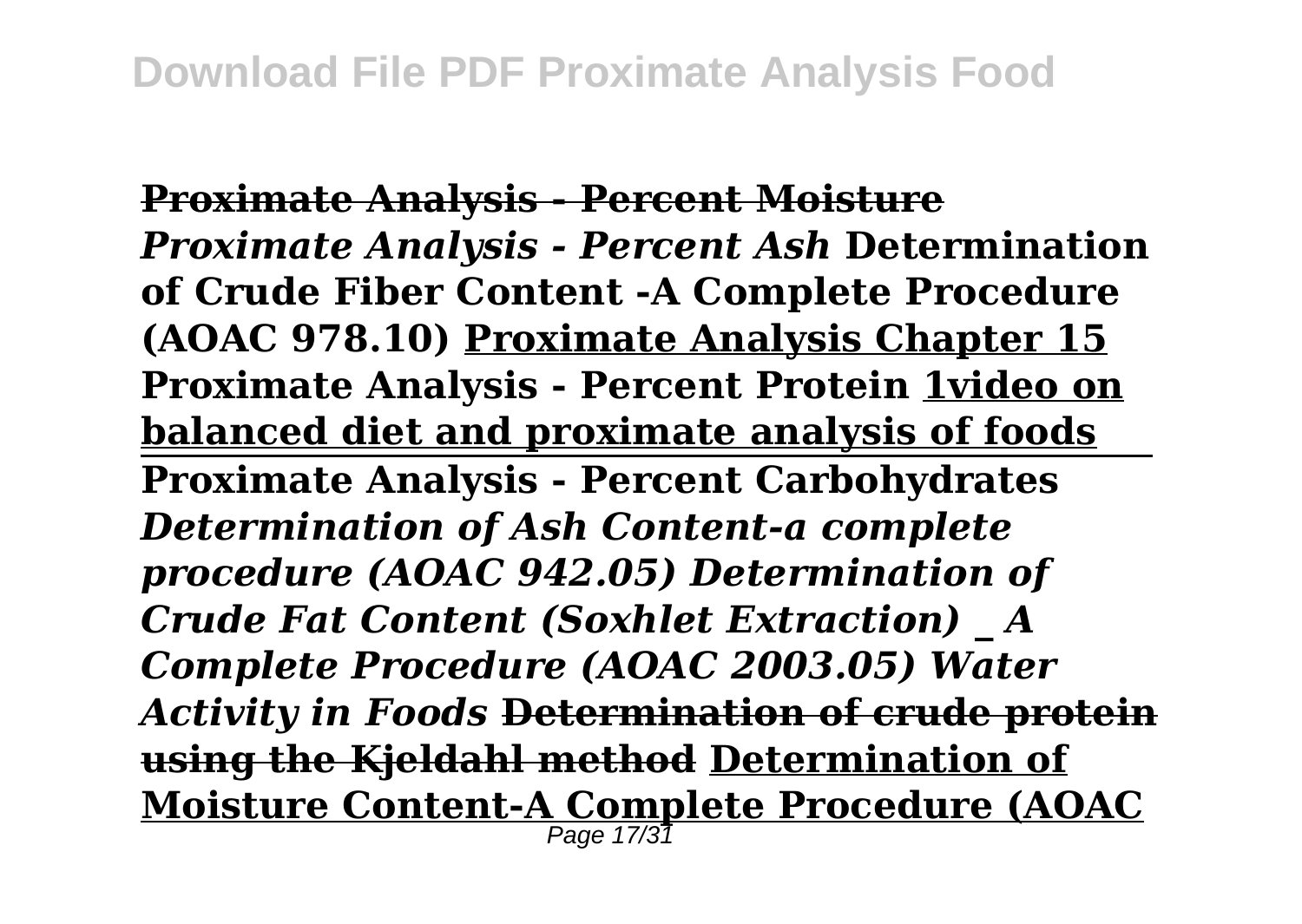## **930.15)**

**The Kjeldahl method - automatic digestion, distillation and titration with KJELDATHERM® / VAPODEST®SOXHLET EXTRACTION with Dr. Mark Niemczyk, Ph.D.**

**Determination of ash contentDetermination of Crude Protein Content (Part-1)\_A Complete Procedure (AOAC 2001.11)** *Evaluation Of Food Quality Phenol-Sulfuric Acid Method for Carbohydrates* **Proximate Analysis - Percent Fat Moisture Determination proximate Analysis The proximate principles of food are Proximate Analysis...Protein Food Analysis Lect 22 Oct 28 2020 ProxiMate NIR Analysis of Meat**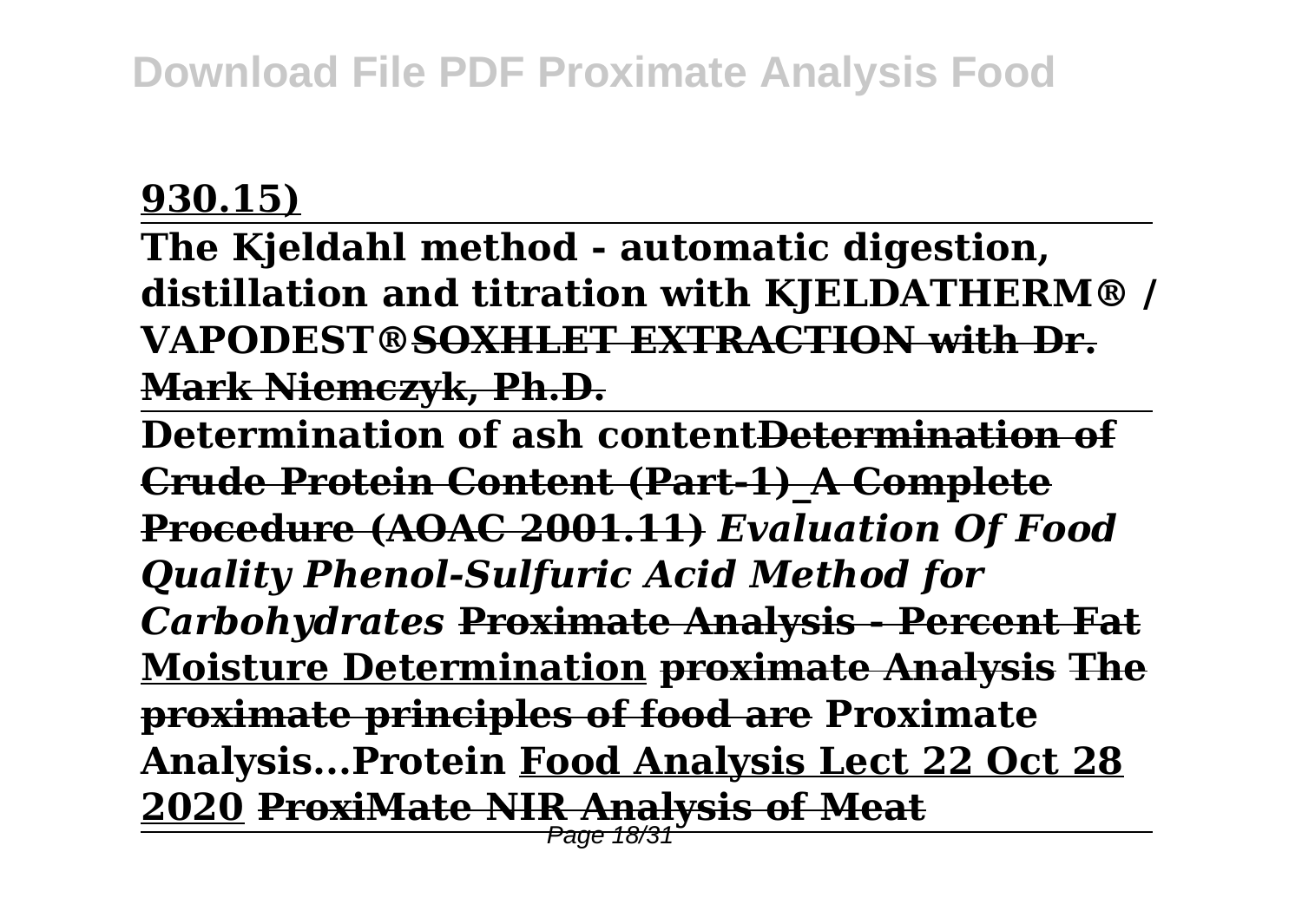## **Food Analysis Lect 23 Fall 2016Proximate Analysis Food**

**Updated on Jan 5, 2020 | Published on Dec 31, 2017. This system of analysis divides the food into six fractions: moisture, ash, crude protein, ether extract, crude fibre and nitrogen-free extractives. The moisture content is determined as the loss in weight that results from drying a known weight of food to constant weight at 100 degrees C.**

**Introduction to proximate analysis of Food constituents ... Proximate analysis refers to the quantitative** Page 19/31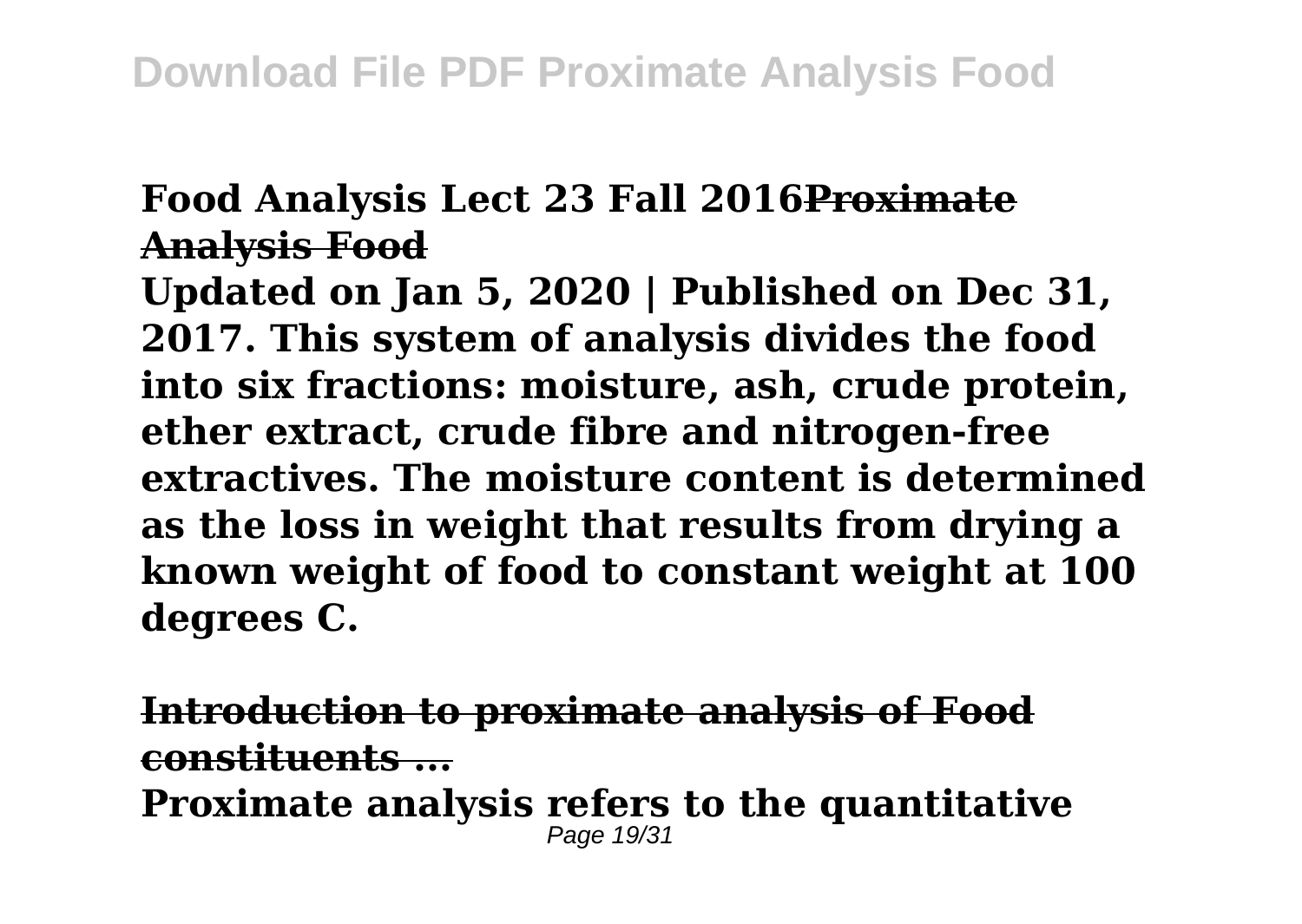**analysis of macromolecules in food. A combination of different techniques, such as extraction, Kjeldahl, NIR are used to determine protein, fat, moisture, ash and carbohydrates levels. With the guidebook, benefit from: A decision tree for selecting fat extraction equipment**

**Free guidebook to proximate analysis of food Proximate Composition Analysis The proximate composition of foods includes moisture, ash, lipid, protein and carbohydrate contents. These food components may be of interest in the food industry for product development, quality** Page 20/31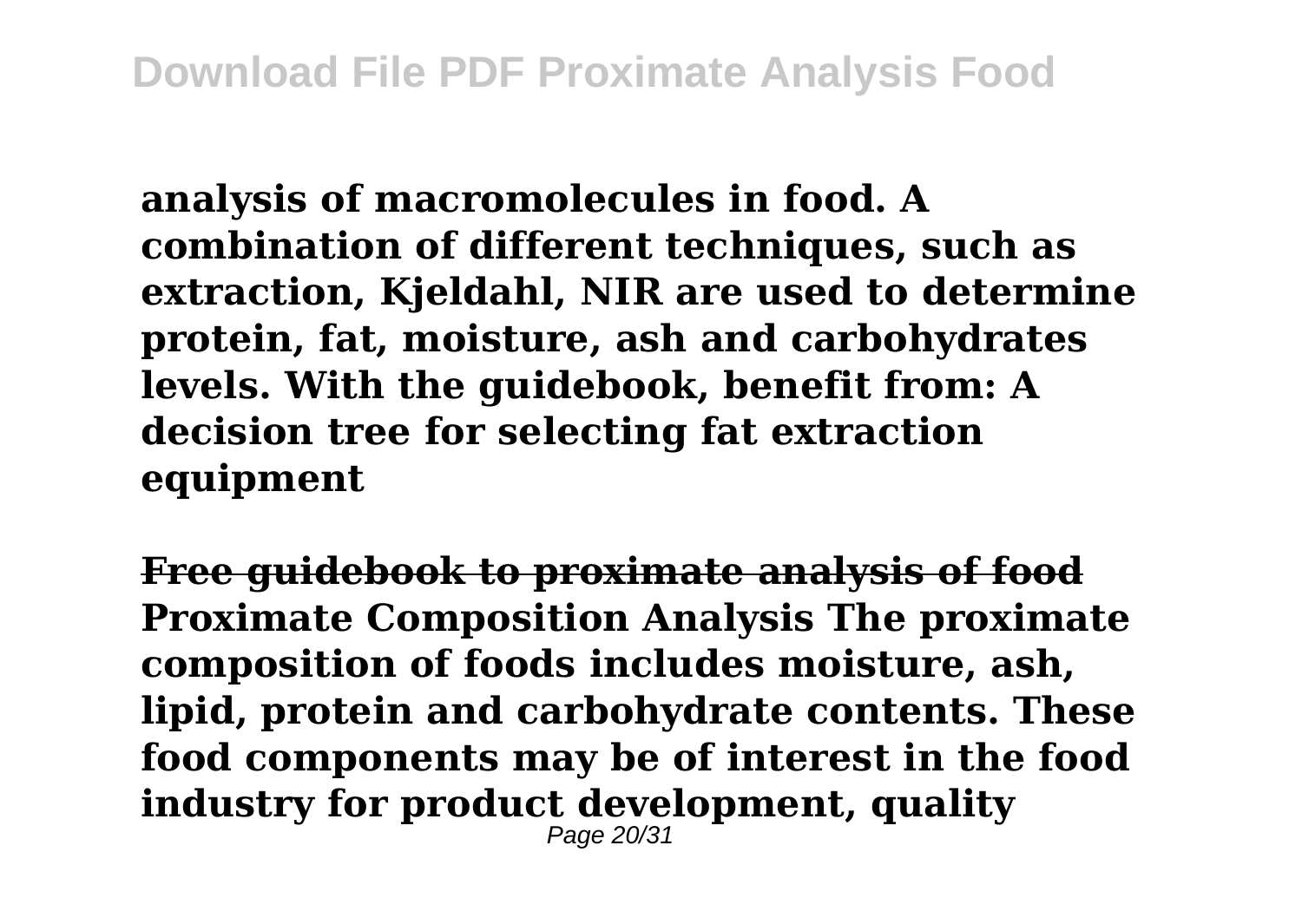**control (QC) or regulatory purposes. Analyses used may be rapid methods for QC or more accurate but time …**

**Proximate Composition Analysis - PubMed What is Proximate Analysis? Proximate Analysis stands for a method, which determines the values of the macronutrients in food samples. In general, those values are being declared as nutritional...**

**Proximate Analysis in Food Samples - ResearchGate Proximate analysis of food products 18.** Page 21/31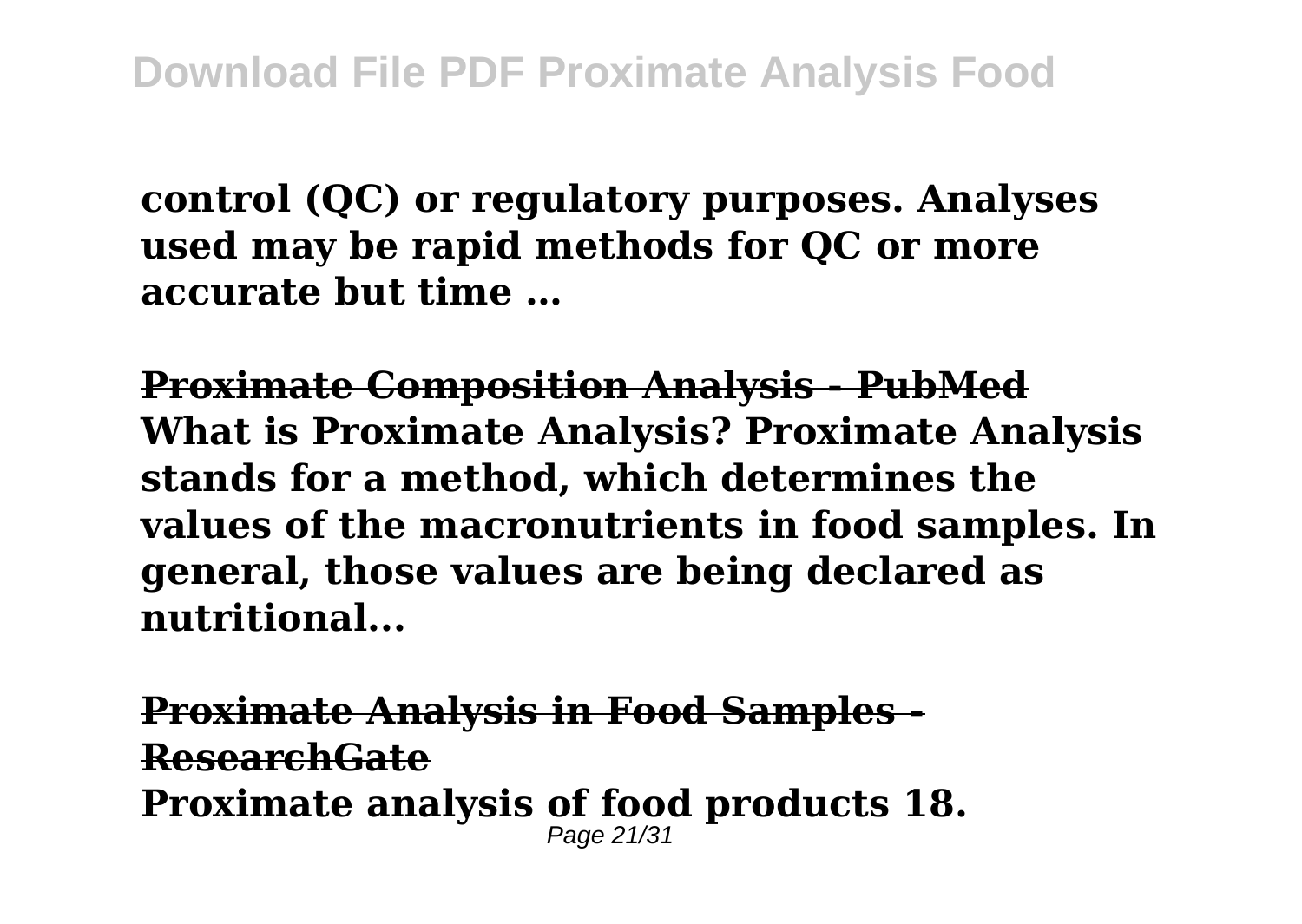**Introduction:. 18.1 Moisture. Water, the simplest of all constituents of foods, is one of the great concern to producer, consumer and... 18.1.1 Air-Oven Drying Method. It is one of the most common and widely used methods for routine moisture determination. ...**

**DFE: Lesson 18. Proximate analysis of food products**

**Composition of food and proximate analysis 1.** Composition of food The term "food" refers to **the broad range of ediblematerials that comprise the essential body... 2. Cont… Chemical substances found in the largest** Page 22/31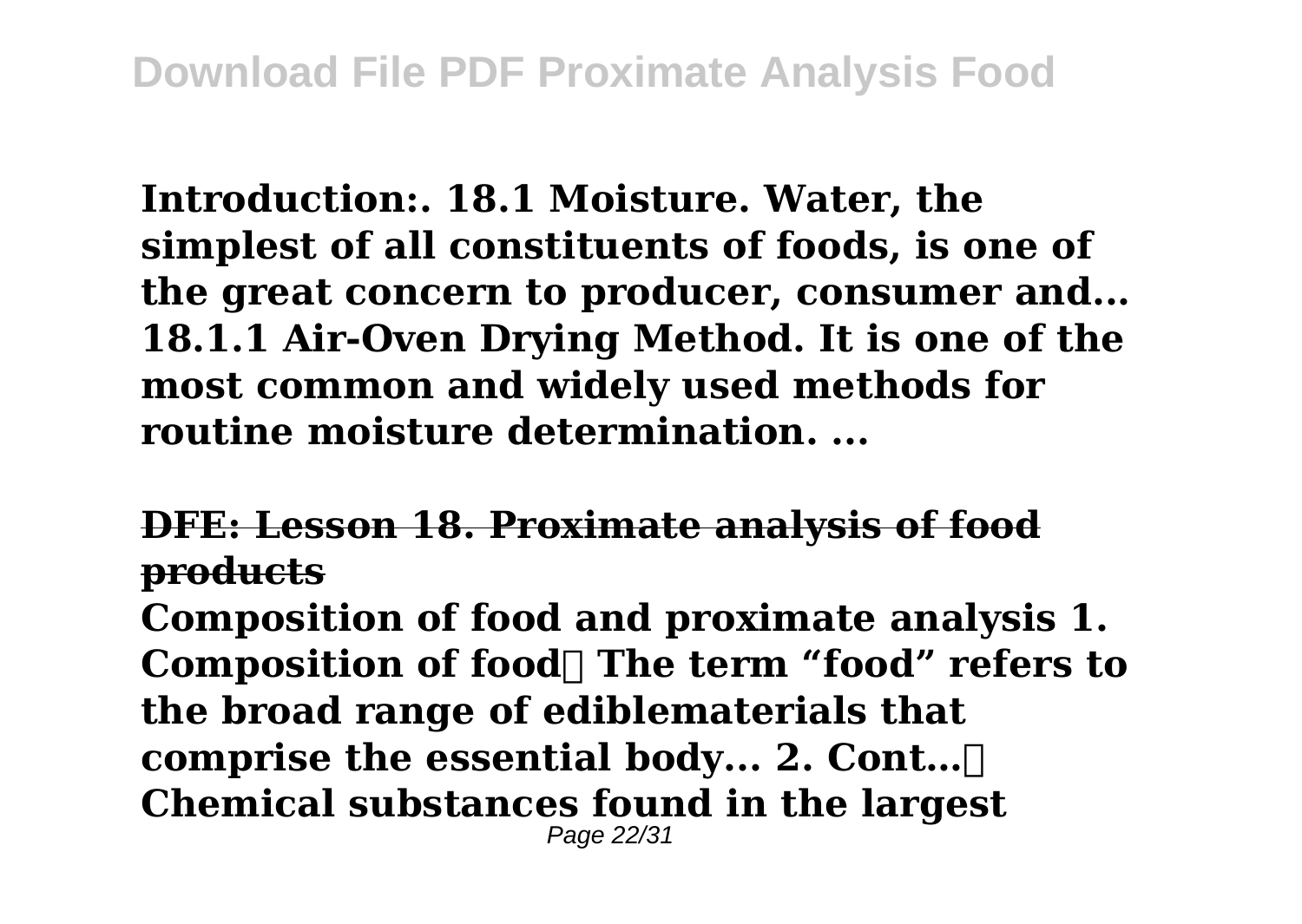**amountsin food: Carbohydrates Fats Protein Water** found inside... 3. ...

**Composition of food and proximate analysis The analyses included in this group, also known as Weende proximate analyses, are applied firstly to materials to be used in formulating a diet as a protein or energy source and to finished feedstuffs, as a control to check that they meet the specifications or requirements established during formulation.**

**3. PROXIMATE ANALYSES - Food and Agriculture Organization** Page 23/31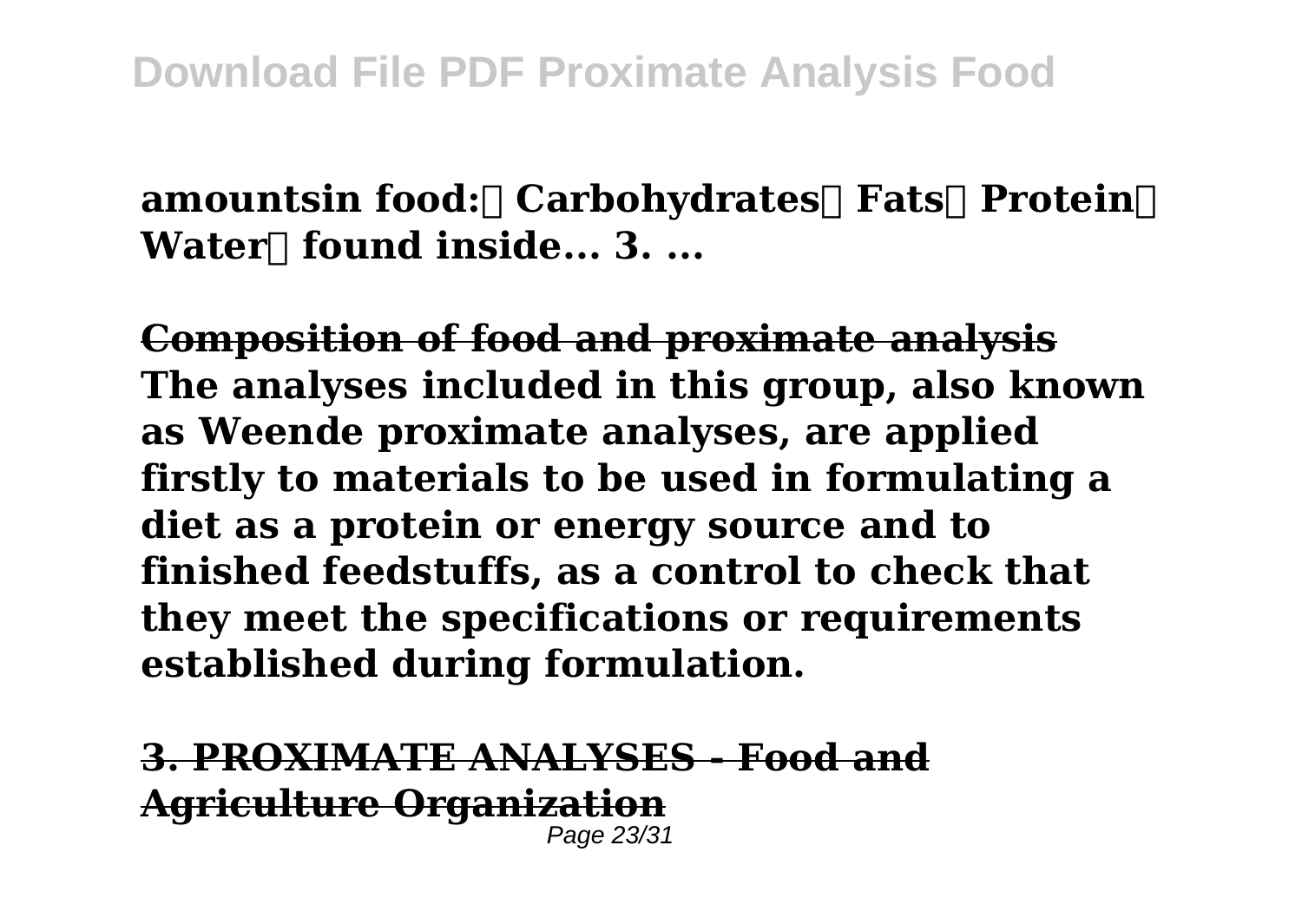**PROXIMATE ANALYSIS This refers to the determination of the major constituents of feed and it is used to assess if a feed is within its normal compositional parameters or somehow been adulterated. This method partitioned nutrients in feed into 6 components: water, ash, crude protein, ether extract, crude fibre and NFE.**

**PROXIMATE ANALYSIS OF FEEDSTUFF Purpose of Proximate Analysis: Estimation and determination of how much of the major food components, which are Moisture, CHO, Lipids, Proteins, Ash, Crude Fiber, exist in a given food.** Page  $24/3$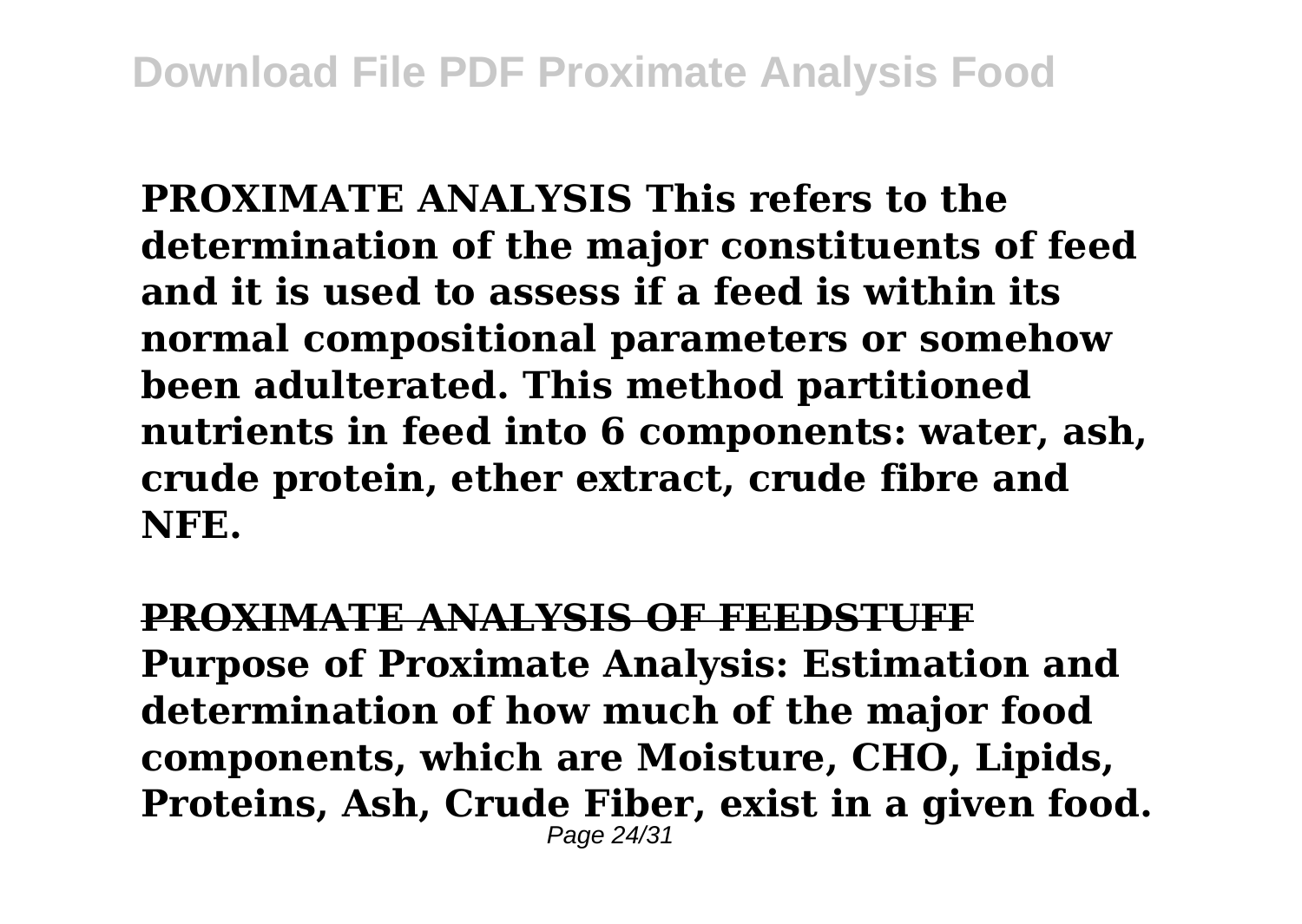**The proximate analyses therefore are: 1. Moisture Analyses 2. Crude Fat Analyses 3. Crude Protein - (Non-protein nitrogen also included) most proteins contain 16% nitrogen.**

**Nutrition Labelling and Proximate Analysis Proximate analysis is a type of scientific inquiry done to determine the approximate amounts of substances within a material. This is utilized by different types of scientists to study such things as animal feed, coal, and bio-fuels. The process of proximate analysis is complicated and often involves either extraction or remote sensing to determine the varying amount of substances**  $P_2$ ne 25/31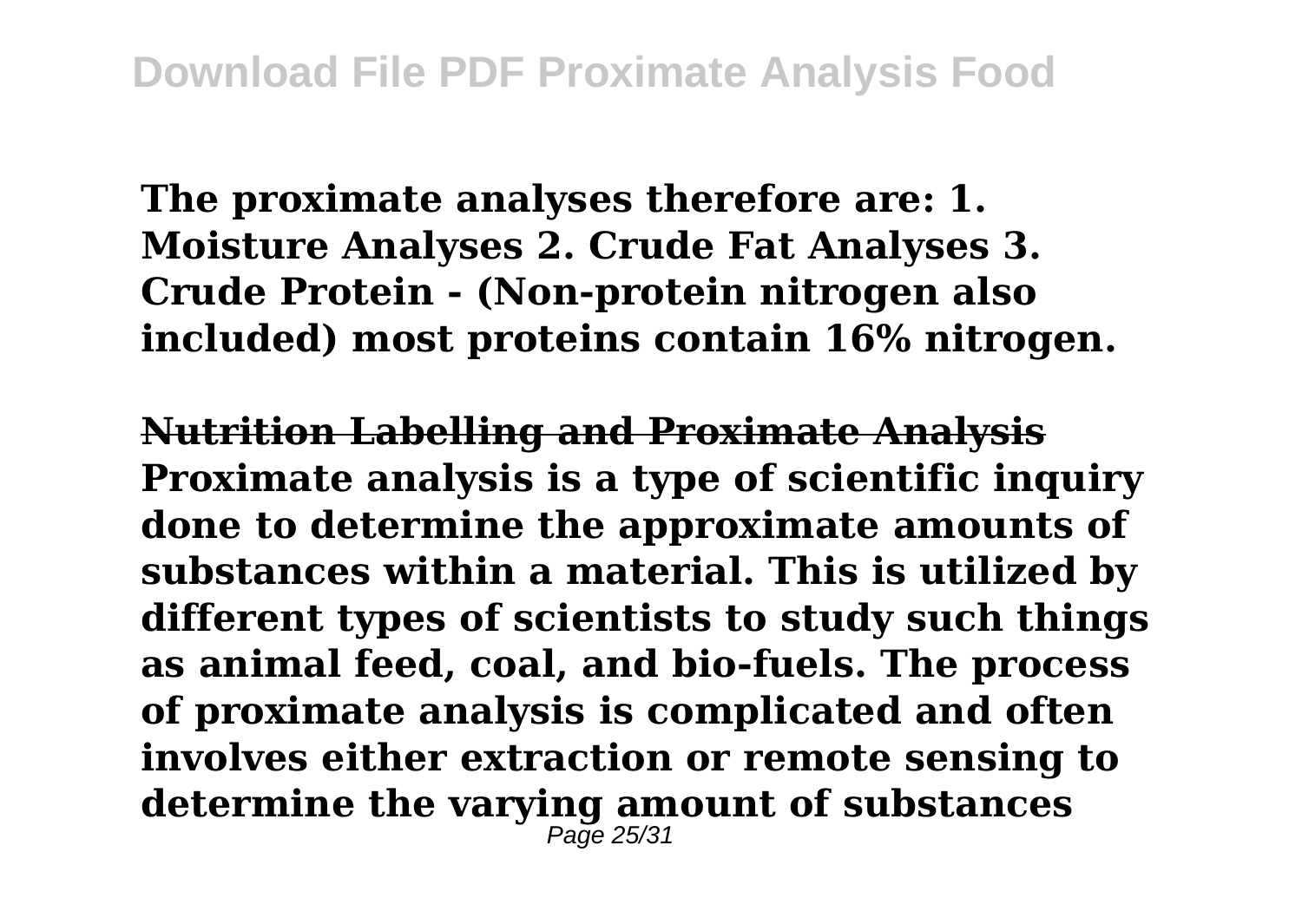## **within one material, though different methods are used for different materials.**

**What Is Proximate Analysis? (with picture) In the proximate system of analysis, `fat' is measured as the fraction of the food that is soluble in lipid solvents. The extracted material contains a range of different classes of substances. For nutritional purposes the measurement of `total fat' has limited value; nevertheless, it still is widely reported and is retained in many requirements for food labelling and the regulation of food composition.**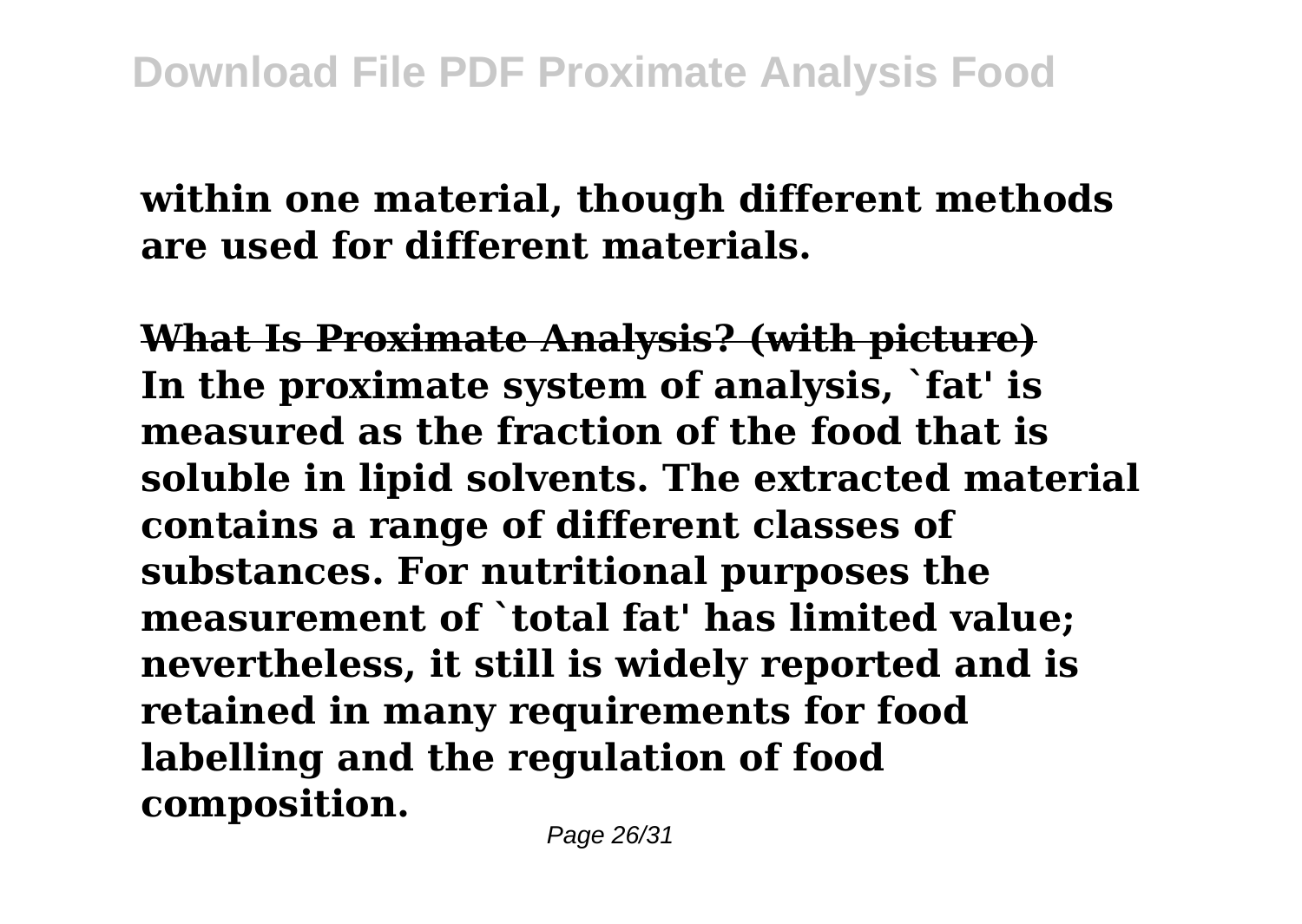## **Food Composition Data**

**A method for the quantitative analysis of the different macronutrients in feed is the Weende or proximate analysis, based on the Weende analysis that was developed in 1860 by Henneberg and Stohmann in Germany.**

**Analytical Techniques in Aquaculture Research It conventionally includes determinations of the amount of water, protein, fat (ether extract), ash and fiber, with nitrogen-free extract (sometimes termed Nifext) being estimated by subtracting the sum of these five percentages** Page 27/31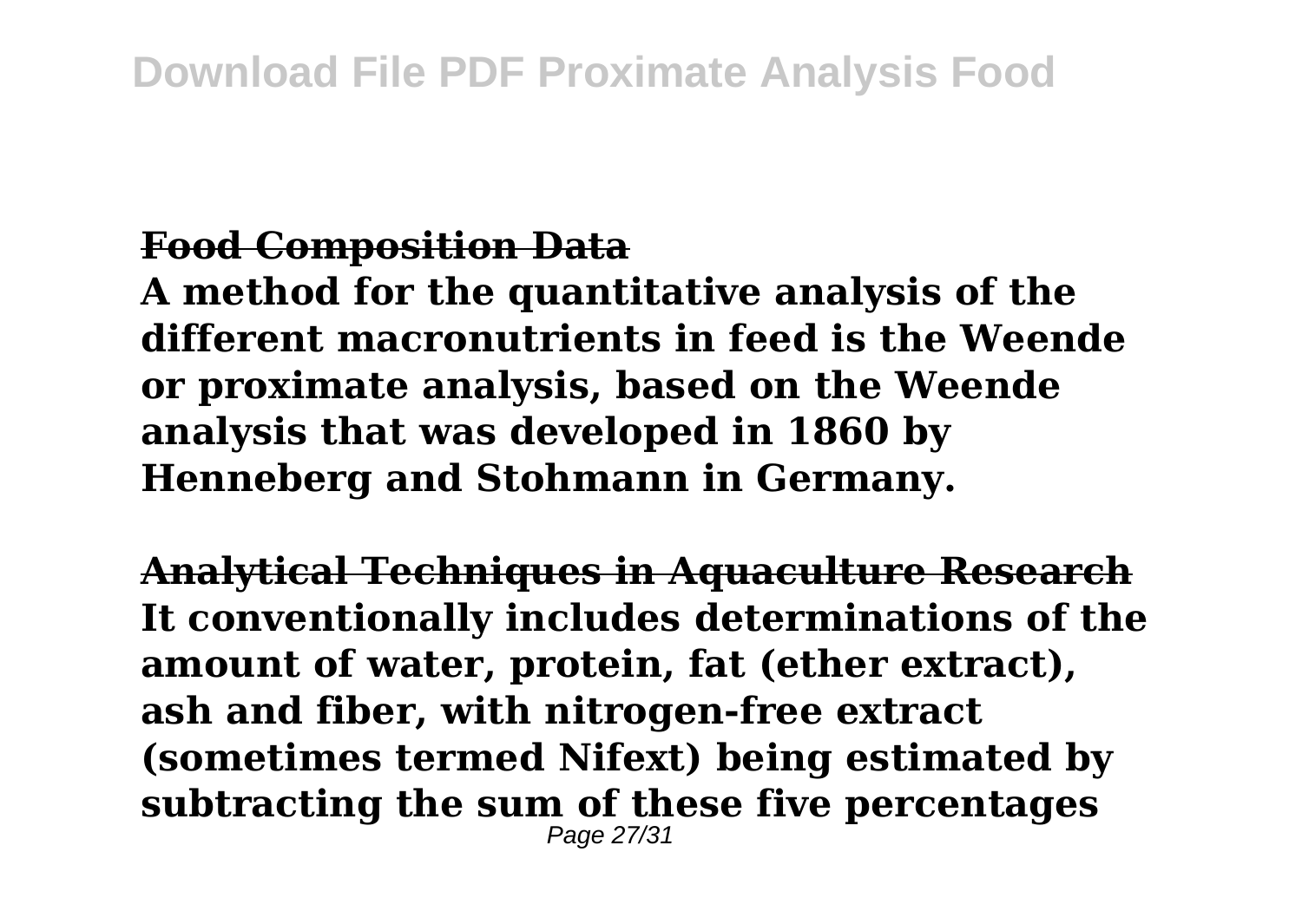## **from 100.**

**Introduction—General methods for proximate** and mineral

**Our proximate analysis services lets you assess the nutritional value of your food and animal feed while satisfying the appropriate health and safety regulations. Our proximate analysis testing incorporates wet chemistry methods. This allows us to firstly separate, then identify, the categories of compounds present in a mixture.**

**Proximate Analysis of Foods and Feeds in NABL** Page  $28/3$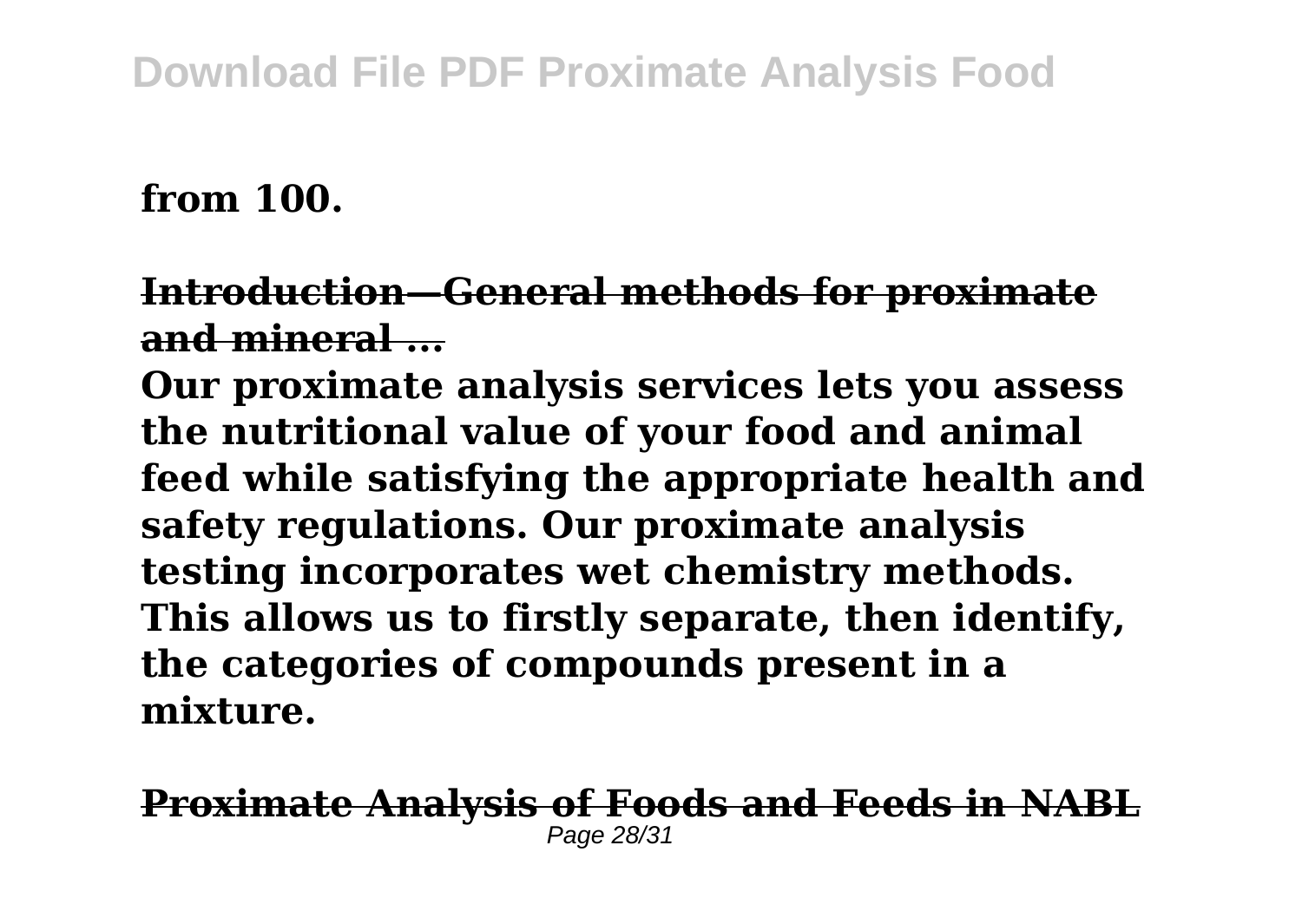## **lab ...**

**Abstract The proximate composition of foods includes moisture, ash, lipid, protein, and carbohydrate contents. These food components may be of interest in the food industry for product development, quality control (QC), or regulatory purposes. Analyses used may be rapid methods for QC or more accurate but time‐consuming official methods.**

**Proximate Assays in Food Analysis - Nielsen Major ...**

**Proximates are used in the analysis of biological materials as a decomposition of a human-** $Pa\bar{a}$  29/31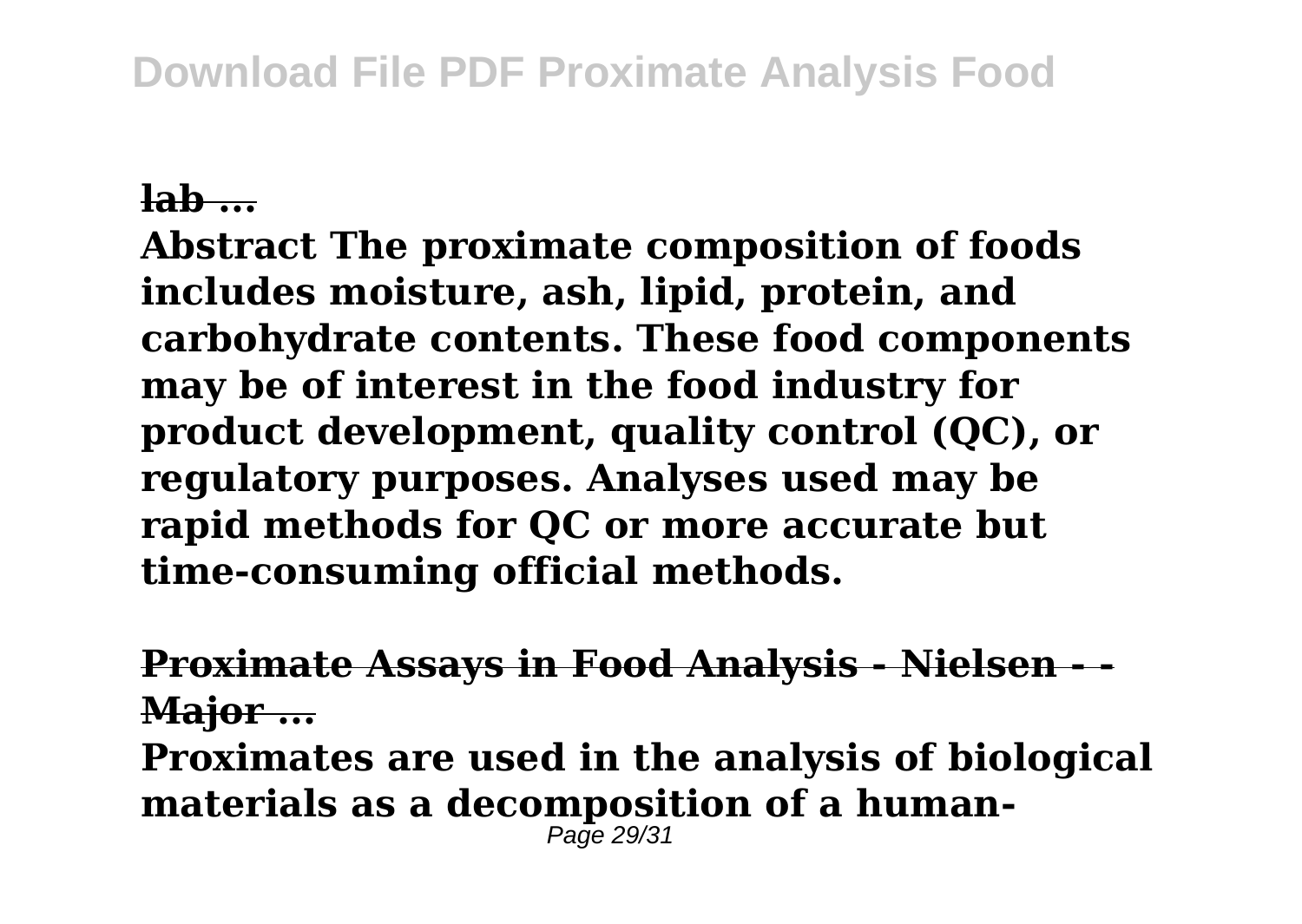**consumable good into its major constituents. They are a good approximation of the contents of packaged comestible goods and serve as a cost-effective and easy verification of nutritional panels.**

#### **Proximate - Wikipedia**

**Moisture, Protein, Fat, Fiber, and Ash are commonly referred to as Proximates since their sum totals approximately 100% of many feedstuffs. Missing from this approximation are several carbohydrates and other minor components. Timeliness remains a factor for providing proximate analysis to our customers.** Page 30/31